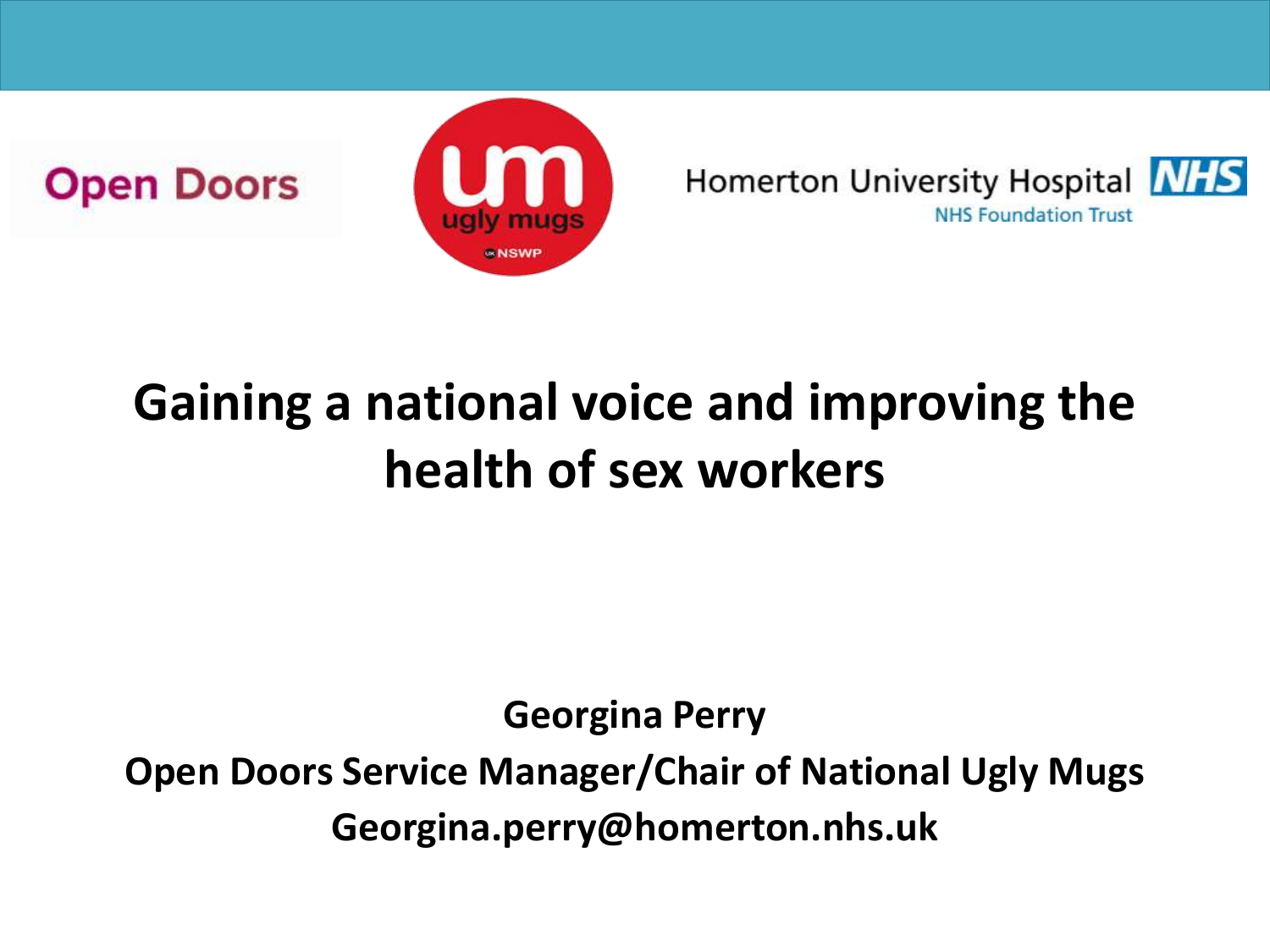#### when it comes to sex work.....





GUNEVIEVE PAGE-FREED: LI EMENTI-FRANCISCO, RARAL-FRANÇOSIE FABIAN-MACHIE (1993), ARRIL (1993), ARRIL (1993), ARRIL (1994), ARRIL (1994), ARRIL (1994), ARRIL (1995), ARRIL (1995), ARRIL (1995), ARRIL (1995), ARRIL (1995),



#### everyone's got an opinion......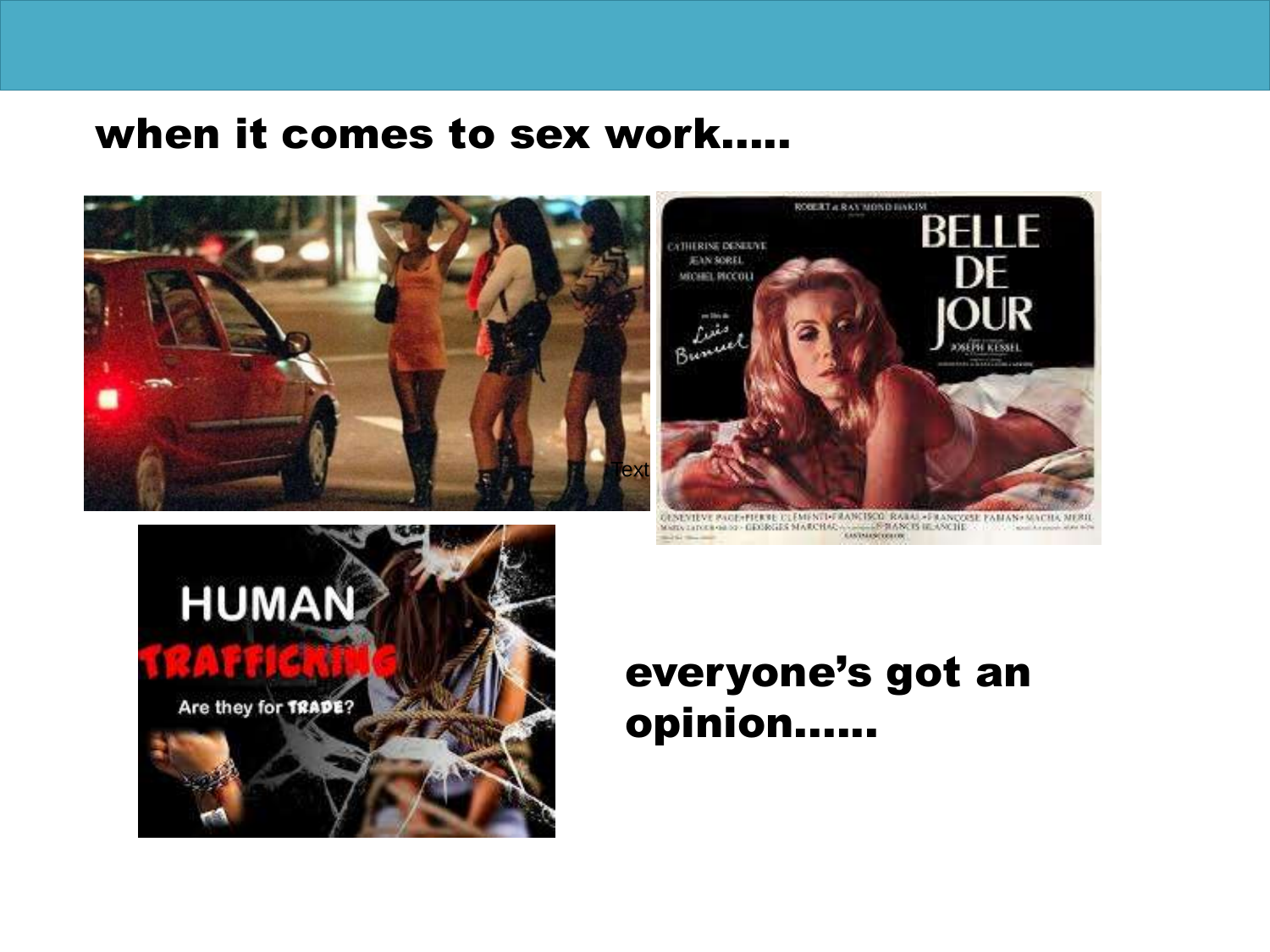#### most people don't have the faintest idea......

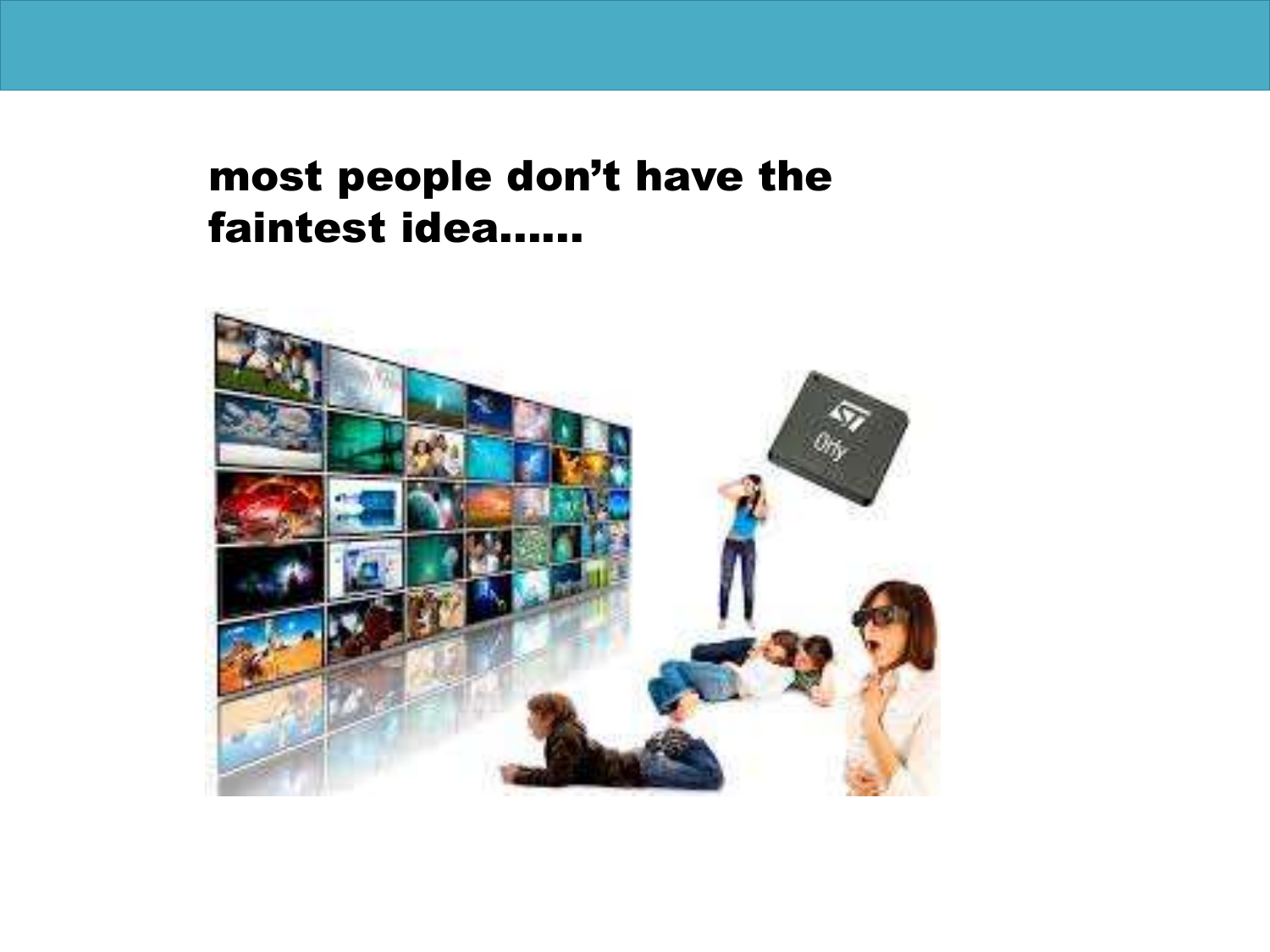By providing access to health care, advocacy and support Open Doors are able to assist people who have complex needs with a range of integrated responses.

Open Doors offer a service where sex workers do not face moral judgements or anti-prostitution ideology and where they know that they will have a team working hard on their behalf to navigate the increasingly complex legislative rules on access to health care and social support in London.

We manage a complex range of primary, acute and chronic health care need as well as the challenges of safeguarding vulnerable adults and young people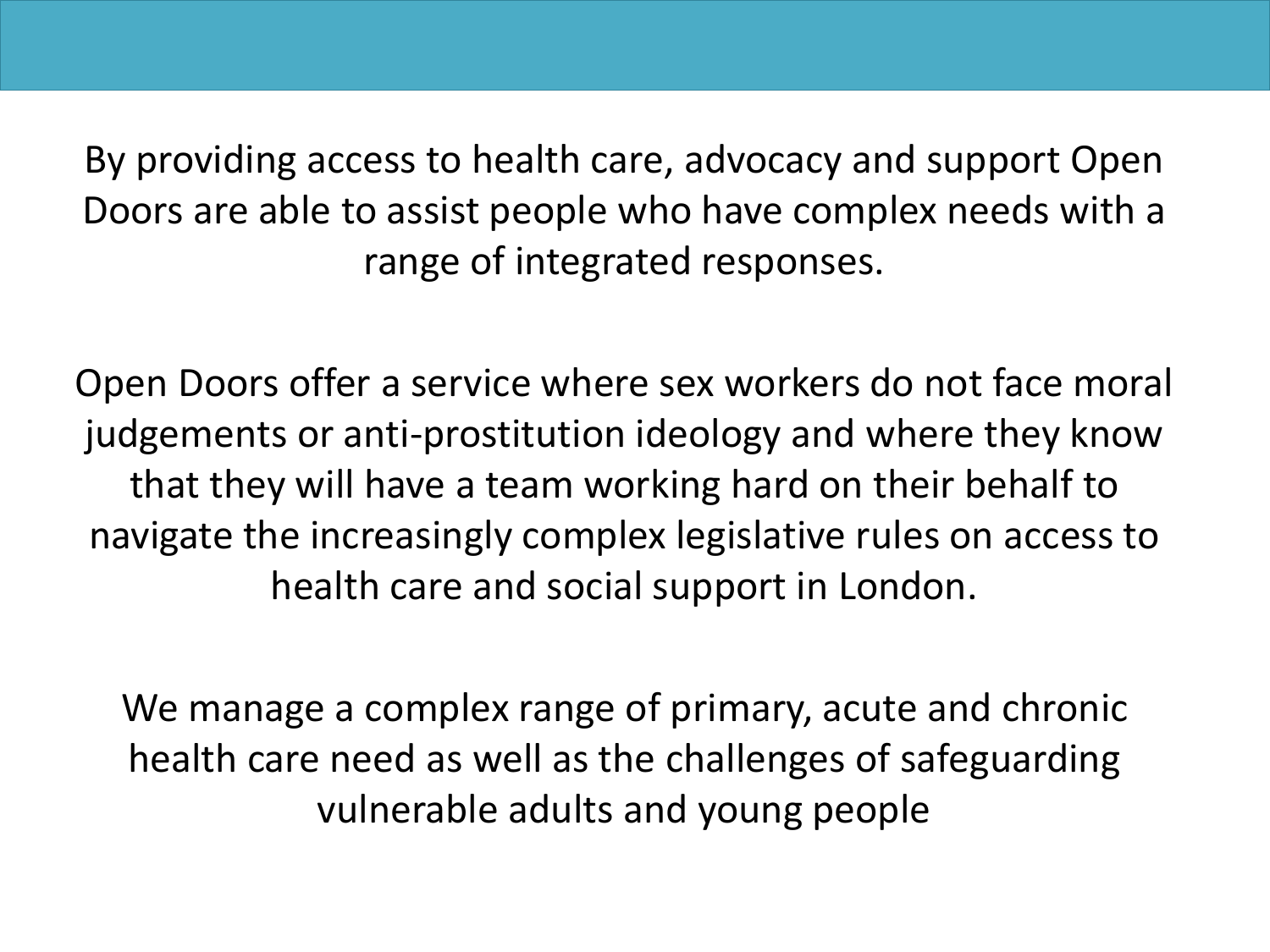

- Multi-disciplinary team
- Delivering clinical services , case management and outreach
- City & Hackney, Tower Hamlets, Newham Flats and saunas (off street)
- Hackney and Newham street
- 4 specialist GU clinics: Homerton, Barts, Royal London, Newham General
- Integrated sexual health on outreach in flats and sauna's and in Hackney drop in
- Assertive outreach bringing sex workers into clinical and case management services
- Training and needs analysis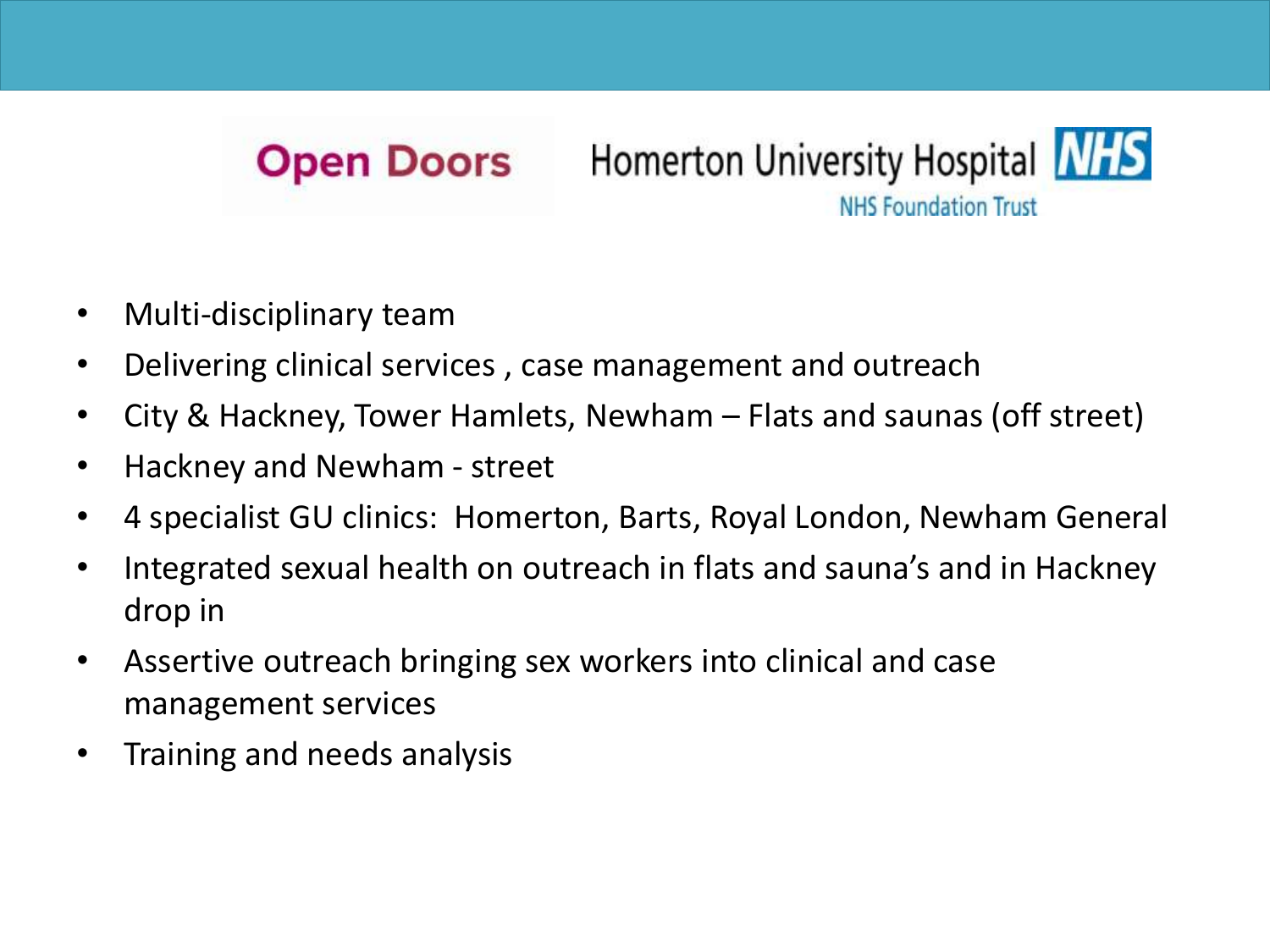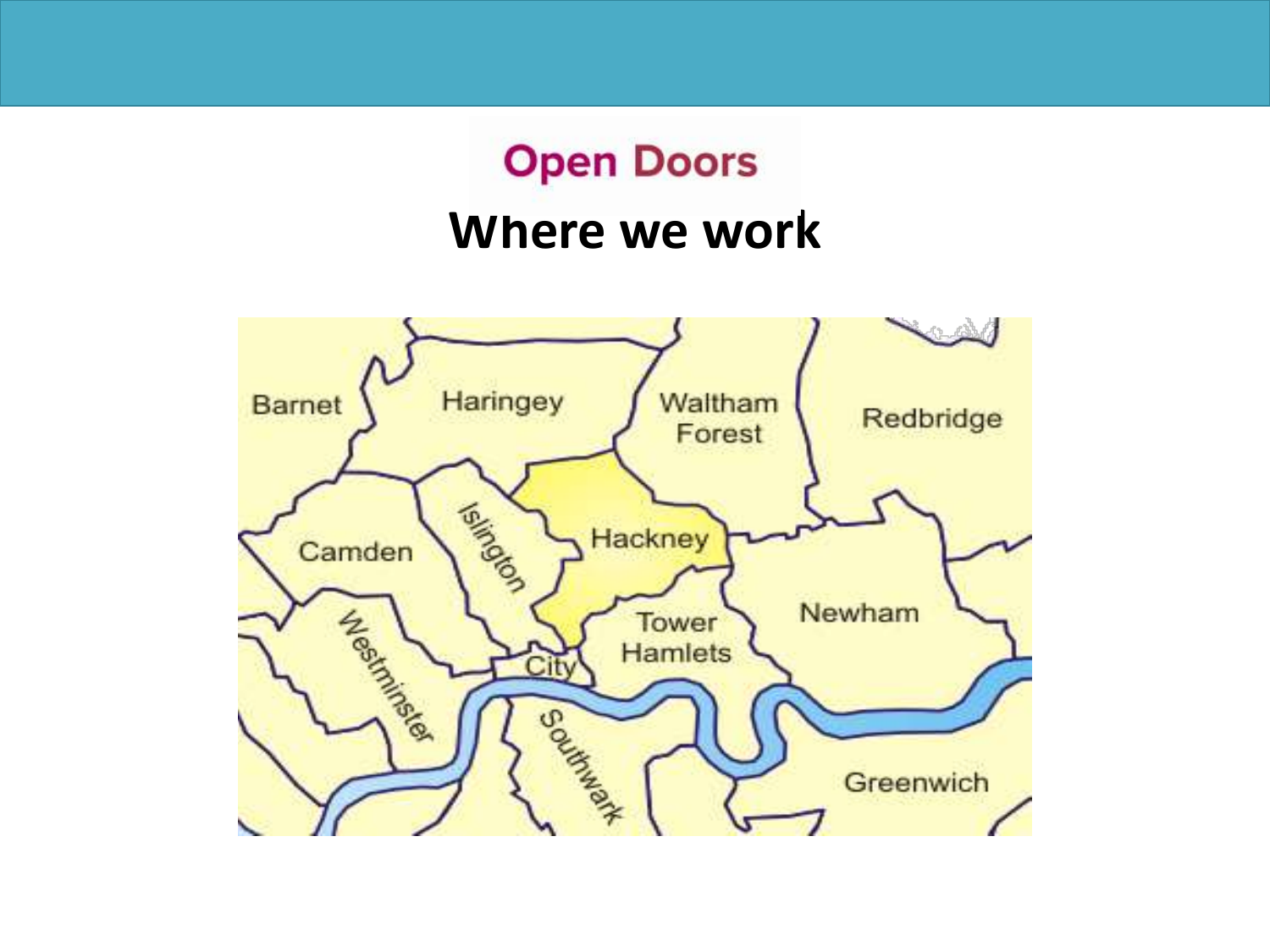# **Principles underpinning Open Doors service model**

- Evidence based
- Public health
- Harm reduction
- Multi-disciplinary criminal justice, sexual violence, male partners, re-integration strands to our work
- Developmental
- Culturally specific
- Client centered approach
- Rights based
- Integration of clinical and social care
- Responding to hierarchy of need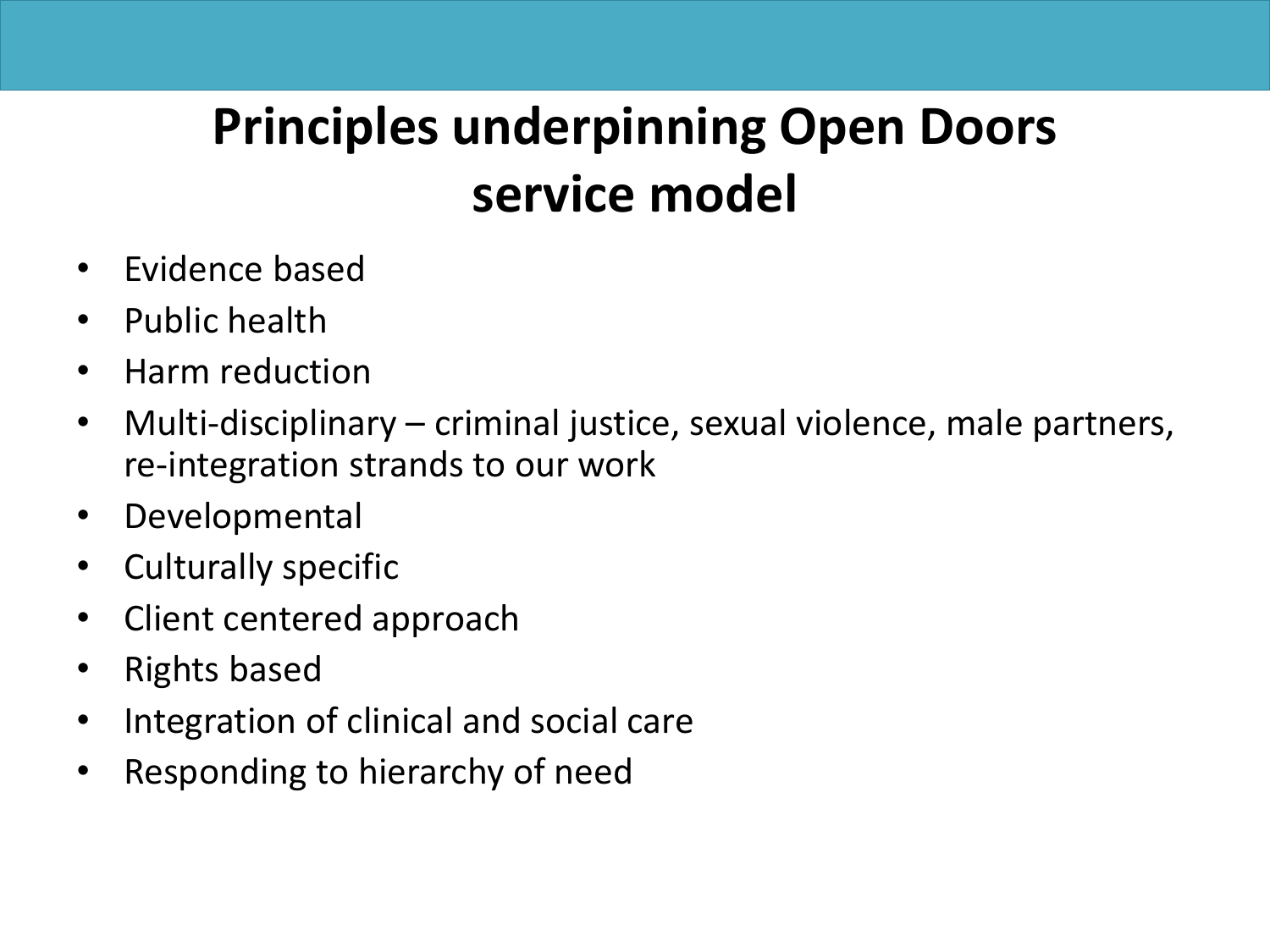Last year Open Doors supported almost 2000 sex workers (mostly women, some men and transgender).

Services like ours exist because although in the UK it is not illegal for adults to consensually transact sex, virtually every action that supports this activity (advertising, working with other sex workers, organising customers, money or premises) puts people in the sex industry on the wrong side of the law and results in individuals, who are often unsure of their rights, criminalised by the work they do and stigmatized by the services that should be supporting them.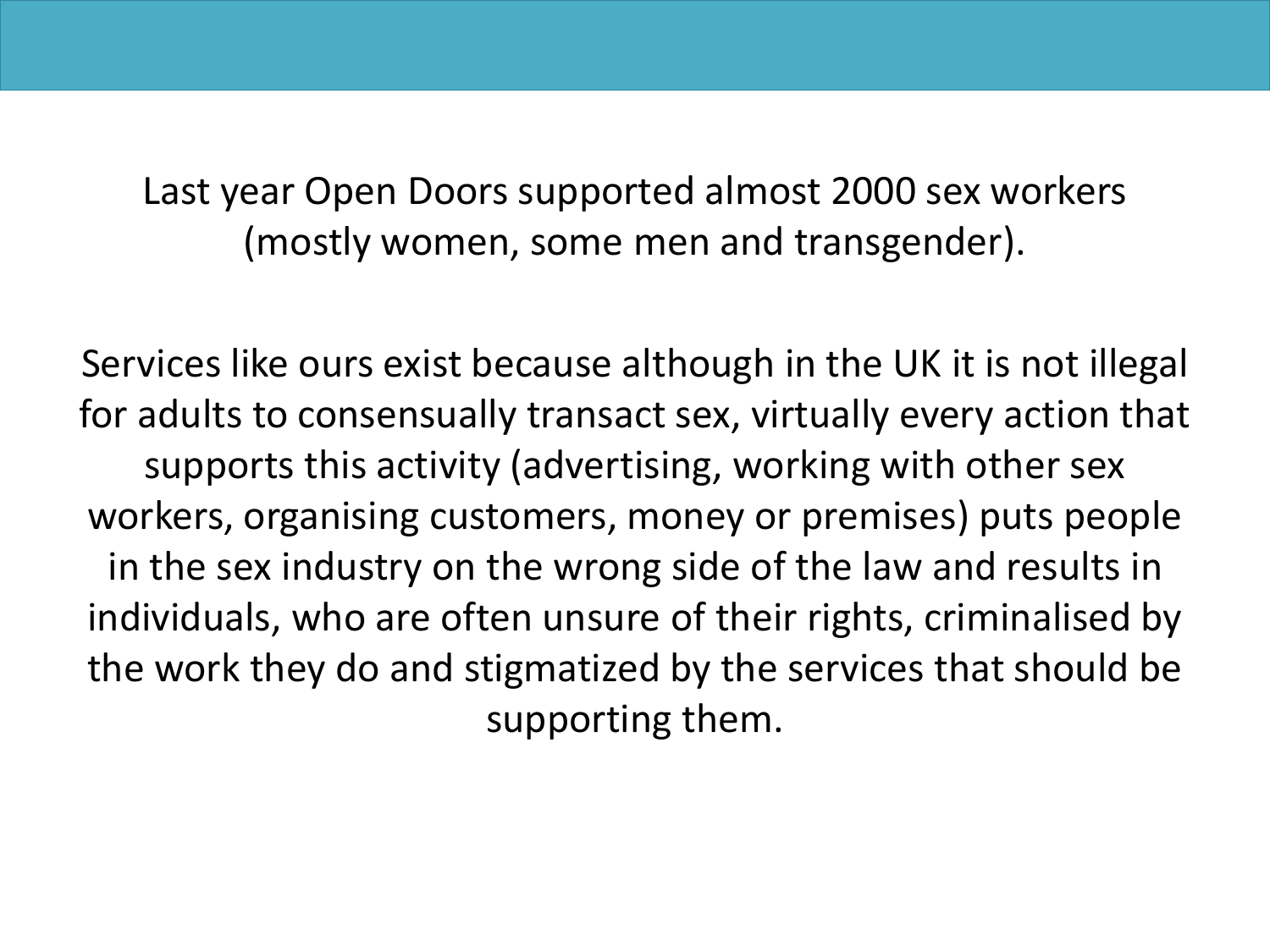- Launched in July 2012
- Founded by the UK Network of Sex Work Projects
- Funded by Home Office 1<sup>st</sup> April 2012 – 31st Match 2013.
- Based on informal "ugly mugs" schemes which originated in Australia in the 1980s and have existed locally throughout the world since then.

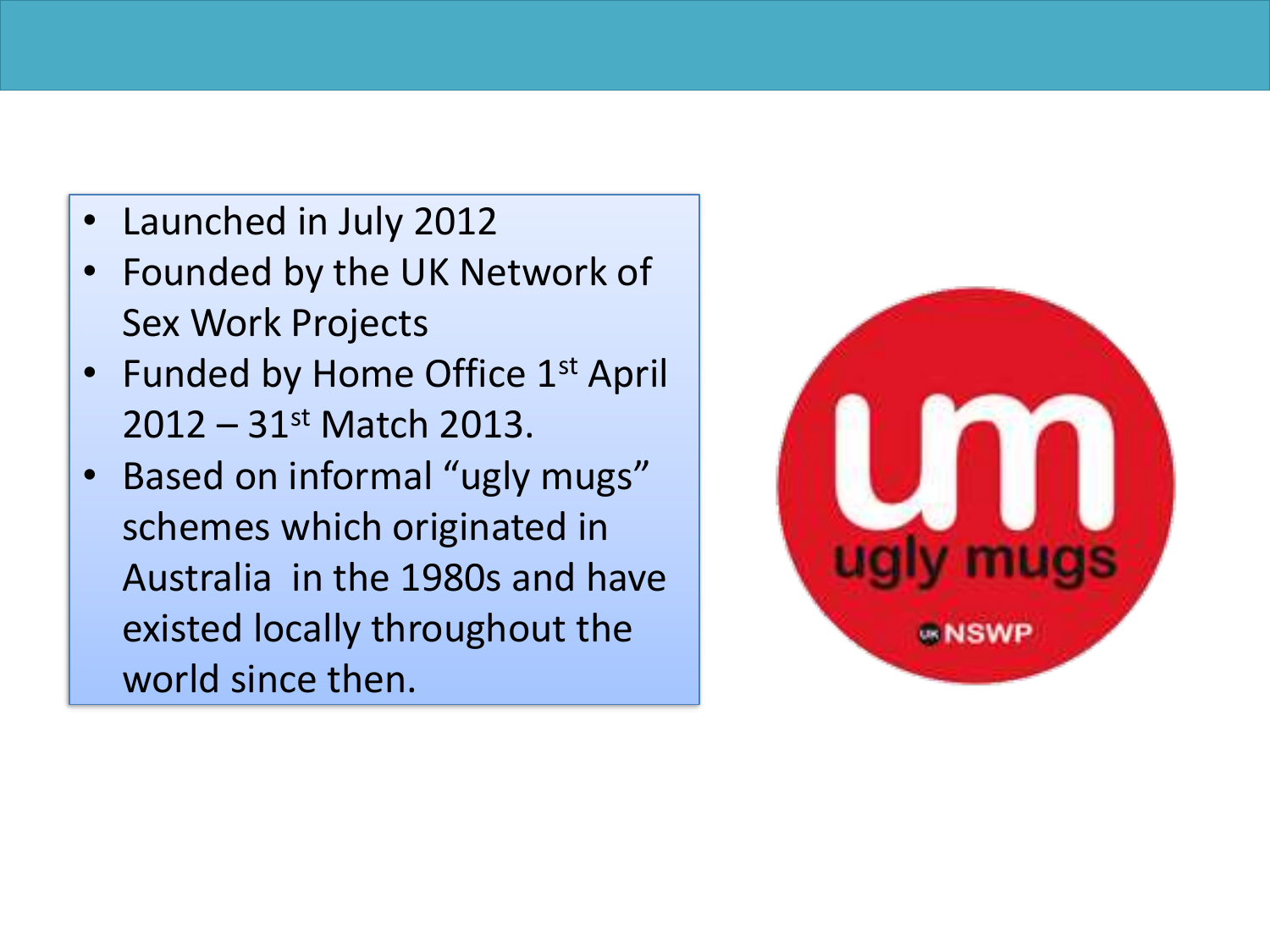- Supports sex workers when they're victims of crime.
- Current estimated reach 15,000 20,000 sex workers.
- Provides sex workers with warnings about dangerous individuals.
- With consent, shares information anonymously with police.
- Supports sex workers in reporting to police.
- Works proactively with police forces to apprehend offenders.
- Won: Guardian Charity Award, Third Sector Award "Small Charity, Big Achiever", Charity Times Award "Highly Commended Charity of the Year, Paolo Pertico International Award.

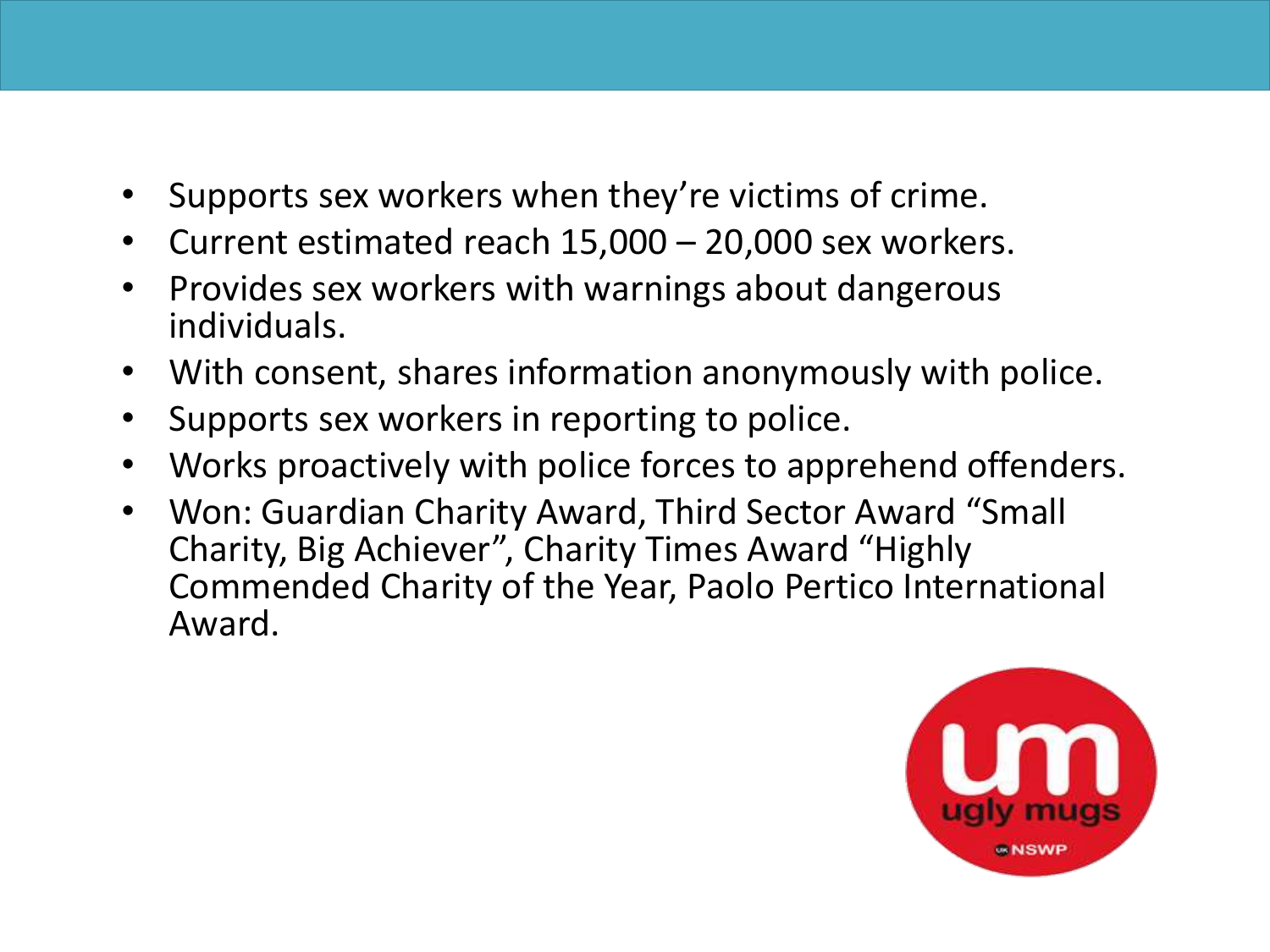#### **Sex worker cohorts in East London**

**Female Age 28 – 45 White, Black and Mixed heritage UK Local residents of borough Drug/alcohol dependent Experience of homelessness Chronic mental health** 

**Female Romanian/Roma Migrant (through northern and southern Europe to sell sex) Age 19 – 34 Living in HMO's Mobile throughout East London Speak very little English**

#### **UK street Migrant Street Migrant Off Street**

**Mostly female 2% male or trans 1/3 Brazilian 1/3 Romanian 1/3 various nationalities often depending on changes to travel and visa restrictions**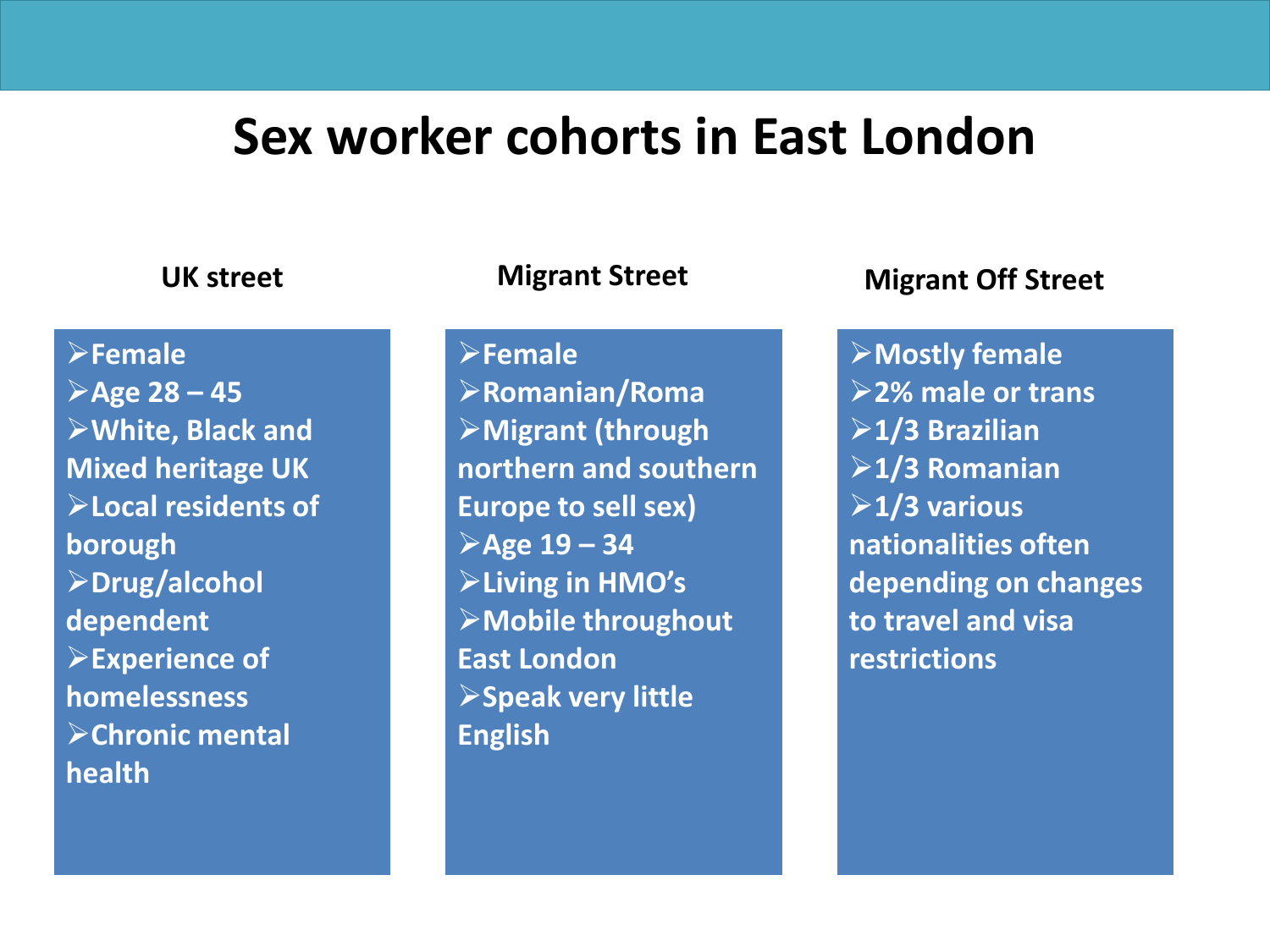#### **General Health Needs**

| <b>Health Need</b>                          | <b>UK</b>                  | <b>Migrant</b> | <b>Common to Both</b> |
|---------------------------------------------|----------------------------|----------------|-----------------------|
| <b>GP Registration</b>                      |                            |                | $\checkmark$          |
| Contraception                               |                            |                | $\checkmark$          |
| <b>GU Screening</b>                         |                            |                | $\checkmark$          |
| Termination of<br>pregnancy                 |                            | $\checkmark$   |                       |
| <b>Pregnancy Tests</b>                      |                            |                | $\checkmark$          |
| <b>Dental Services</b>                      | $\checkmark$               |                |                       |
| Skin conditions,<br>abscesses, cellulitis   | $\checkmark$               |                |                       |
| <b>Domestic Violence</b><br><b>Injuries</b> | $\checkmark$               |                |                       |
| <b>Mental Health</b><br><b>Needs</b>        | $\checkmark$               |                |                       |
| Opiate substitute<br>prescribing            | $\boldsymbol{\mathcal{U}}$ |                |                       |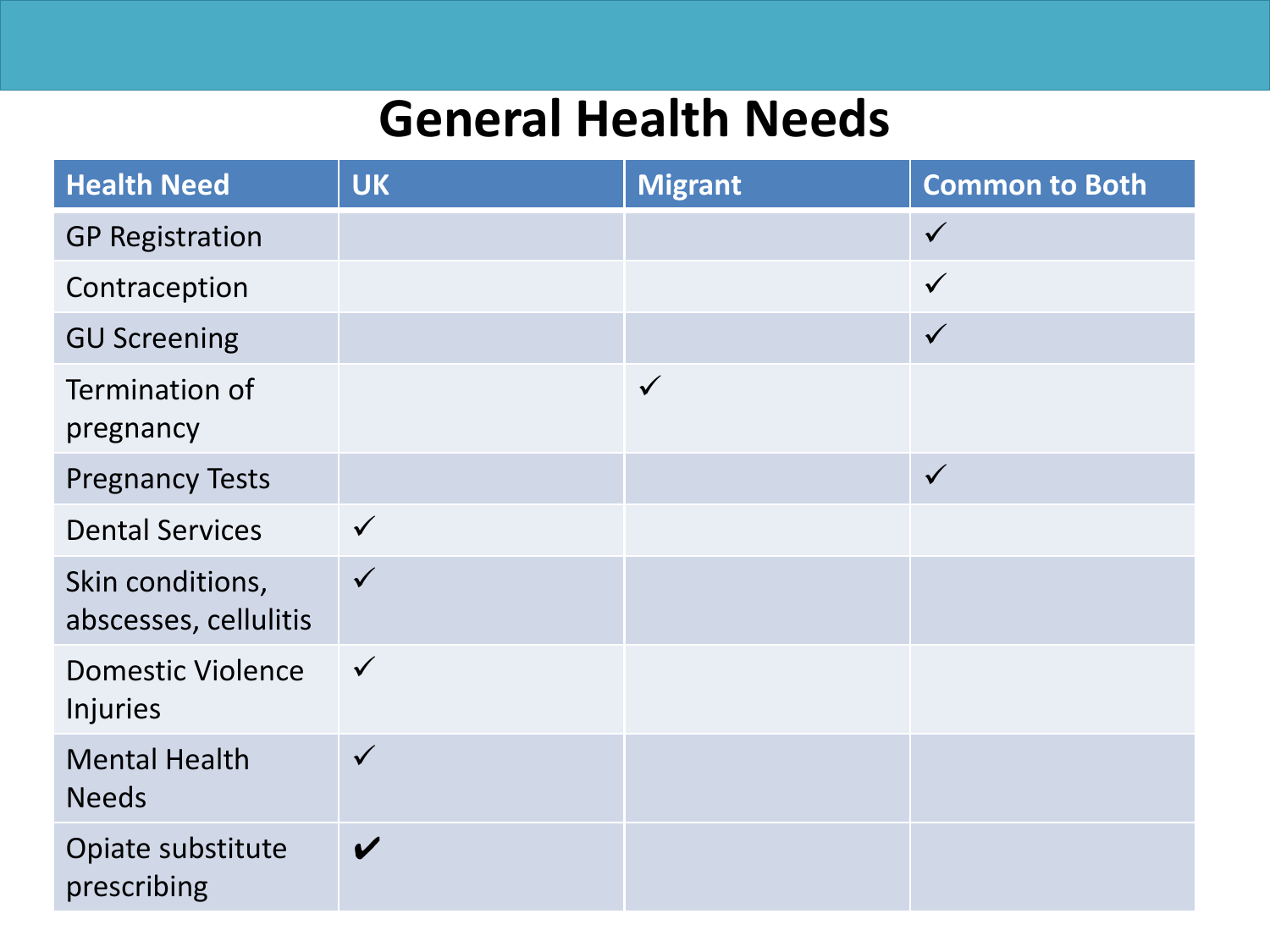## **Safeguarding Concerns**

| <b>Adult</b>                                    | <b>Children and Young People</b>                                                                |
|-------------------------------------------------|-------------------------------------------------------------------------------------------------|
| Learning difficulty                             | <b>Babies in Utero</b>                                                                          |
| <b>Mental Health</b>                            | Children Exposed to Drug Using/Sex<br>Working Parents, and Associated Chaos &<br><b>Neglect</b> |
| Domestic Violence/ Intimate Partner<br>Violence | Sexually Exploited Children and Young<br>People                                                 |
| Violence and Coercion/Pimping                   | <b>Exposure to Domestic Violence</b>                                                            |
| <b>Trafficking</b>                              | Trafficking                                                                                     |
| Sexual violence                                 | Sexual violence                                                                                 |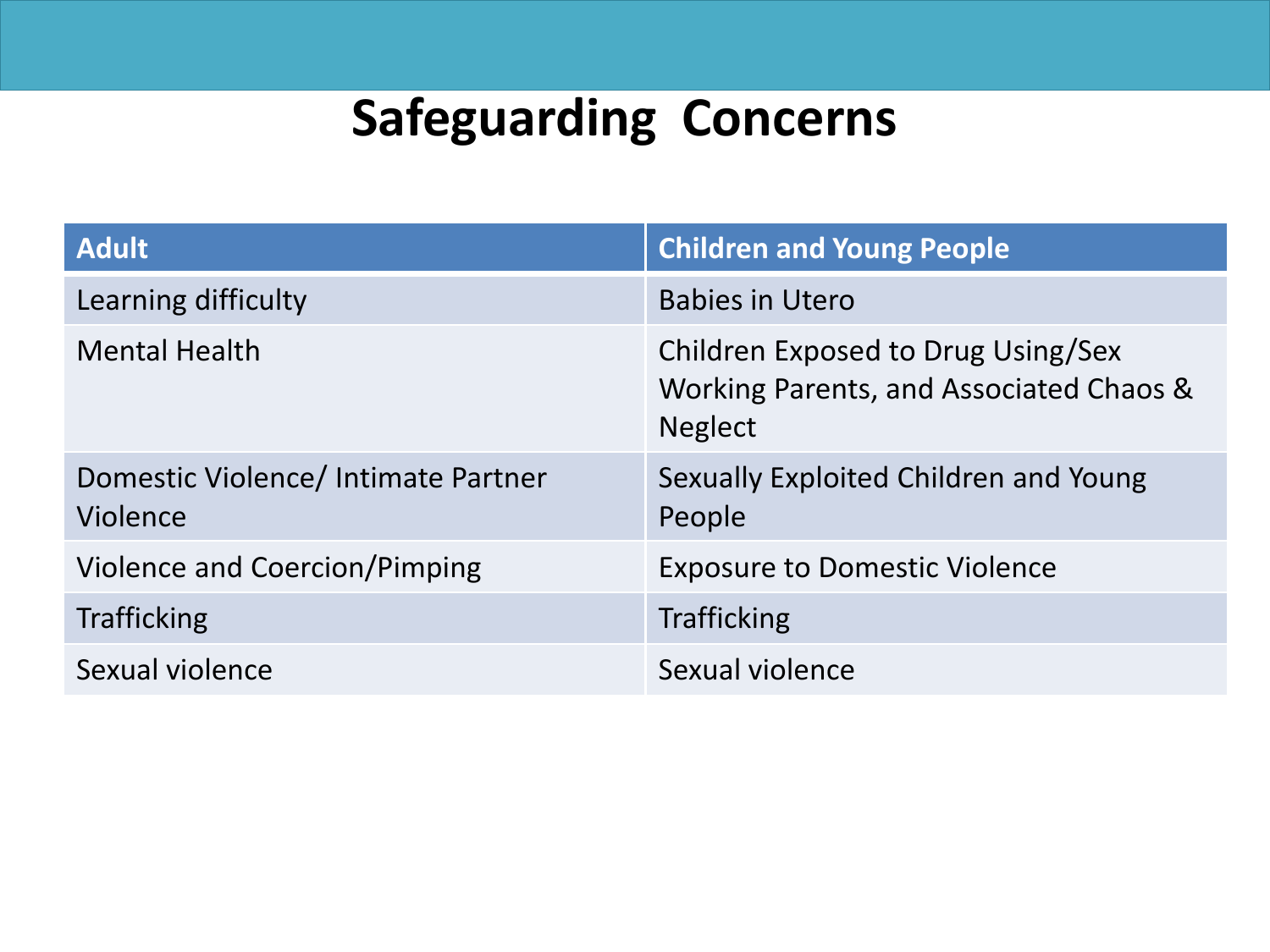### **Criminal Justice**

| <b>Themes</b>                                                                      | <b>Migrant</b> | <b>UK</b>            |
|------------------------------------------------------------------------------------|----------------|----------------------|
| <b>Outstanding fines for soliciting</b>                                            | $\checkmark$   | $\checkmark$ And ASB |
| Threat of or actual ASBO's -<br><b>Breach</b>                                      | $\checkmark$   | $\checkmark$         |
| Warrants, fines and charges for<br>petty acquisitive crime                         |                | $\checkmark$         |
| Victims of street crime, physical<br>and sexual violence, community<br>vigilantism | $\checkmark$   | $\checkmark$         |
| <b>Victims of Domestic violence</b>                                                | $\checkmark$   | $\checkmark$         |
| Vulnerable to coercion, force,<br>pimping                                          |                |                      |
| Extreme antipathy towards<br>police                                                | $\checkmark$   | $\checkmark$         |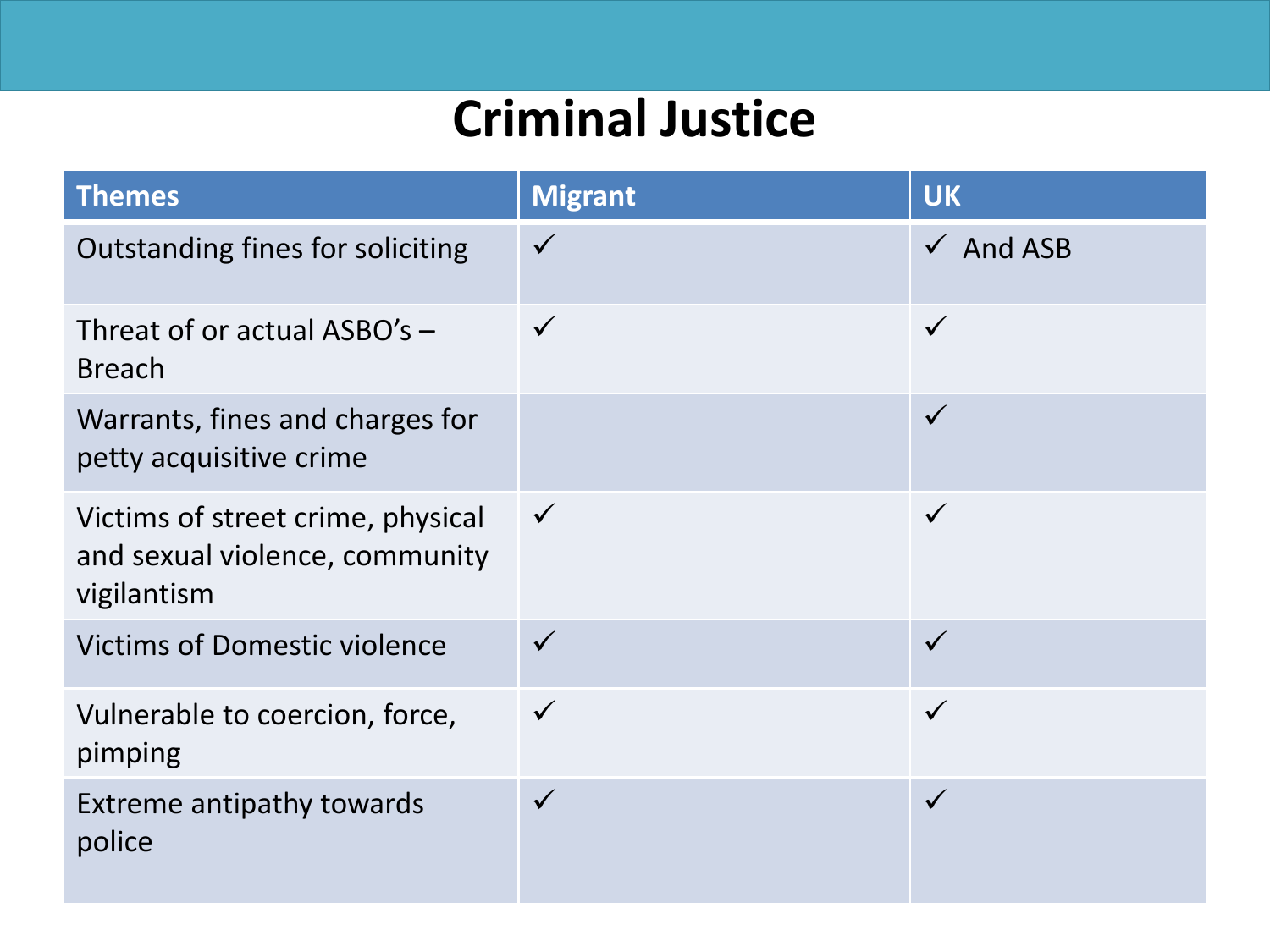# **The challenges faced by sex workers when presenting to services**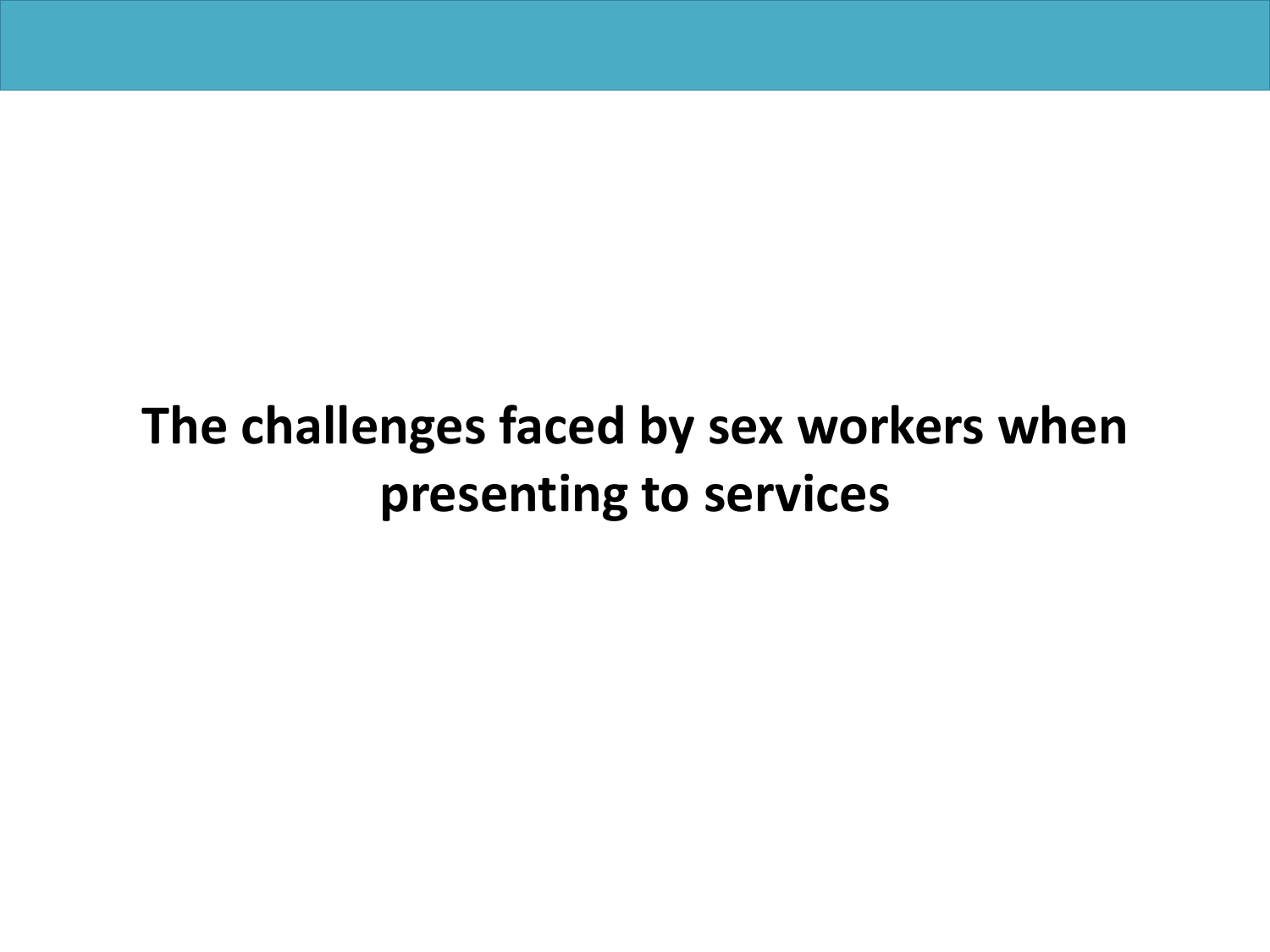| <b>Challenges</b>                                                                             | <b>UK</b>                  | <b>Migrant</b> | <b>Common to Both</b>      |
|-----------------------------------------------------------------------------------------------|----------------------------|----------------|----------------------------|
| Chronic and chaotic<br>poly drug use                                                          | $\checkmark$               |                |                            |
| Nocturnal                                                                                     |                            |                | $\checkmark$               |
| No ID                                                                                         |                            |                | $\checkmark$               |
| Complex health issues                                                                         | $\checkmark$               |                |                            |
| Homeless                                                                                      | $\checkmark$               |                |                            |
| No GP                                                                                         |                            |                | $\checkmark$               |
| Chronic and enduring<br>mental health                                                         | $\boldsymbol{\mathcal{U}}$ |                |                            |
| Constantly revolving<br>through criminal<br>justice system<br>(outstanding<br>warrants/fines) |                            |                | $\boldsymbol{\mathcal{U}}$ |
| <b>Experience of stigma</b><br>hy carvicas in country                                         |                            |                | $\boldsymbol{\mathcal{U}}$ |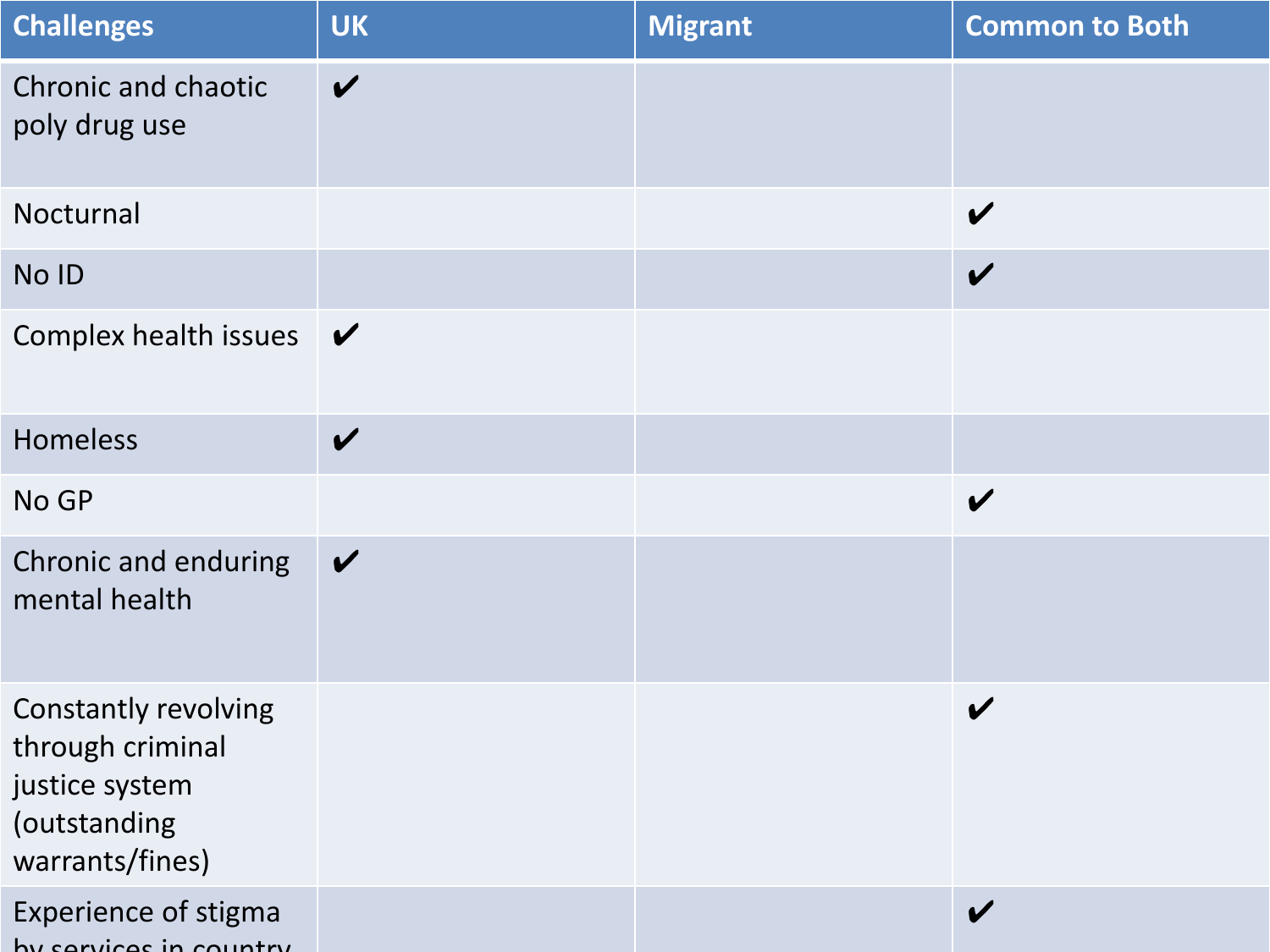| <b>Challenges</b>                                                         | <b>UK</b>                                           | Migrant                                       | <b>Common to Both</b>      |
|---------------------------------------------------------------------------|-----------------------------------------------------|-----------------------------------------------|----------------------------|
| No recourse to public<br>funds                                            |                                                     | $\boldsymbol{\mathcal{U}}$                    |                            |
| Domestic violence                                                         |                                                     |                                               | $\checkmark$               |
| Learning difficulties                                                     |                                                     |                                               | $\boldsymbol{\mathcal{U}}$ |
| Poor historic<br>experience of services                                   |                                                     |                                               | $\boldsymbol{\mathcal{U}}$ |
| Co-dependency                                                             | $\boldsymbol{\mathcal{U}}$<br>(drugs/relationships) | $\boldsymbol{\mathcal{U}}$<br>(relationships) |                            |
| Long term history of<br>personal chaos                                    | $\checkmark$                                        |                                               |                            |
| Unplanned pregnancy<br>(fear or reality of<br>having children<br>removed) |                                                     |                                               | $\boldsymbol{\mathcal{U}}$ |
| Language barrier                                                          |                                                     | $\boldsymbol{\mathcal{U}}$                    |                            |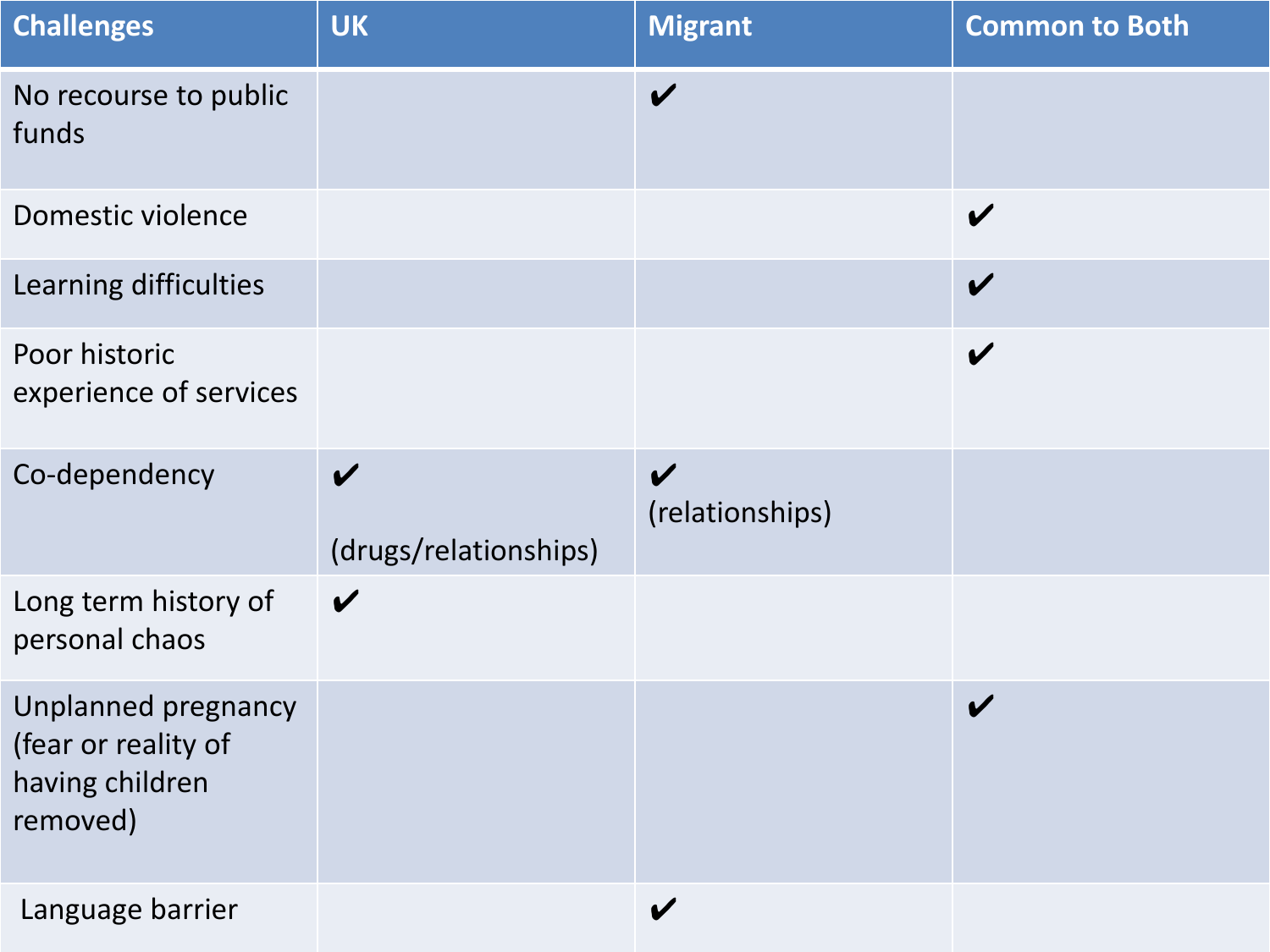#### **Delivery and partnership model**

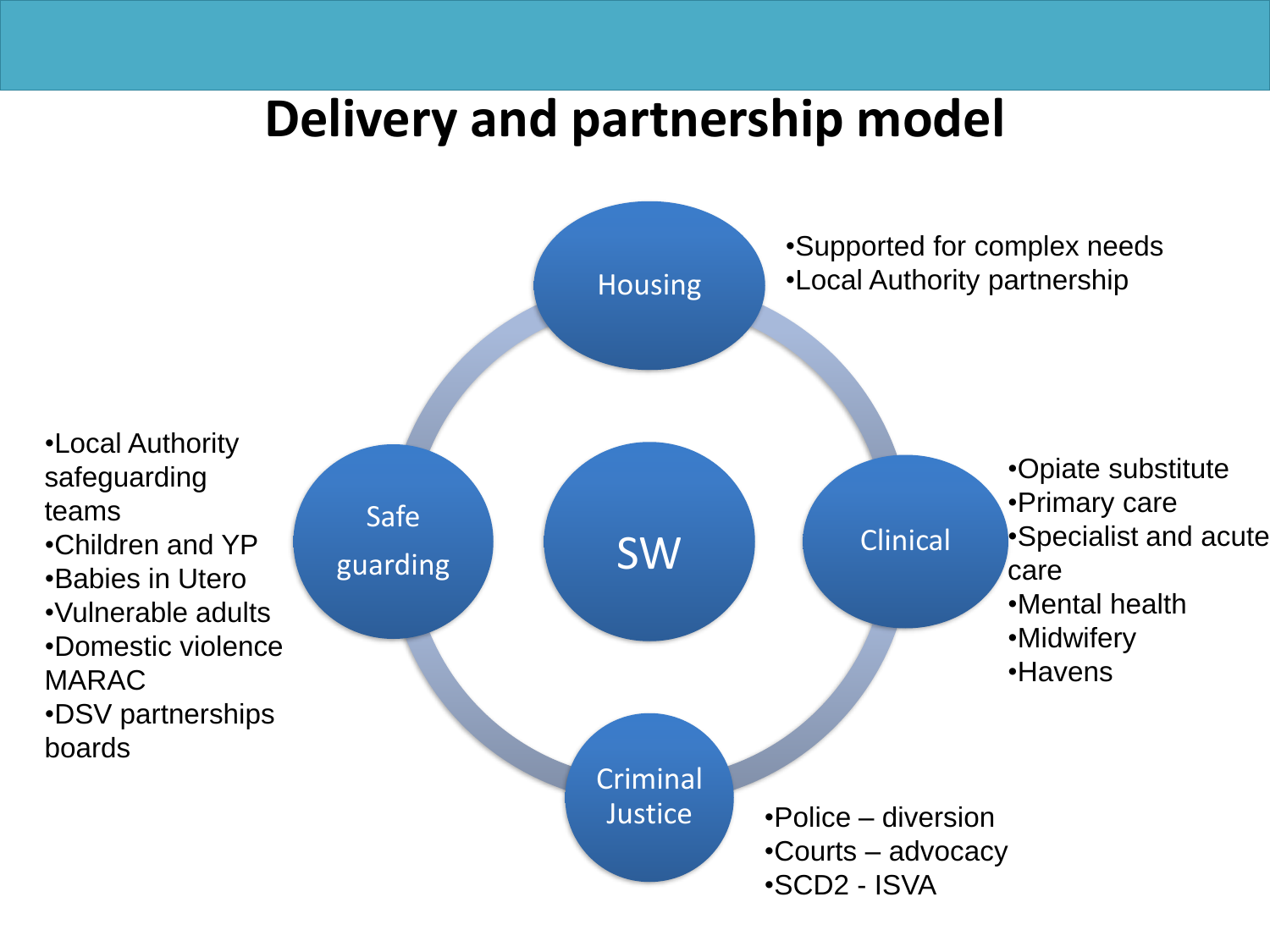

# **Sex workers are targeted by offenders but these crimes are underreported to police**

- Only 25% of sex workers reporting to NUM want to report to police.
- This falls to 13% for male sex workers and 15% for trans\* sex workers
- 12% of incidents reported to NUM by male sex workers are rapes, yet only 10% are willing to report to police.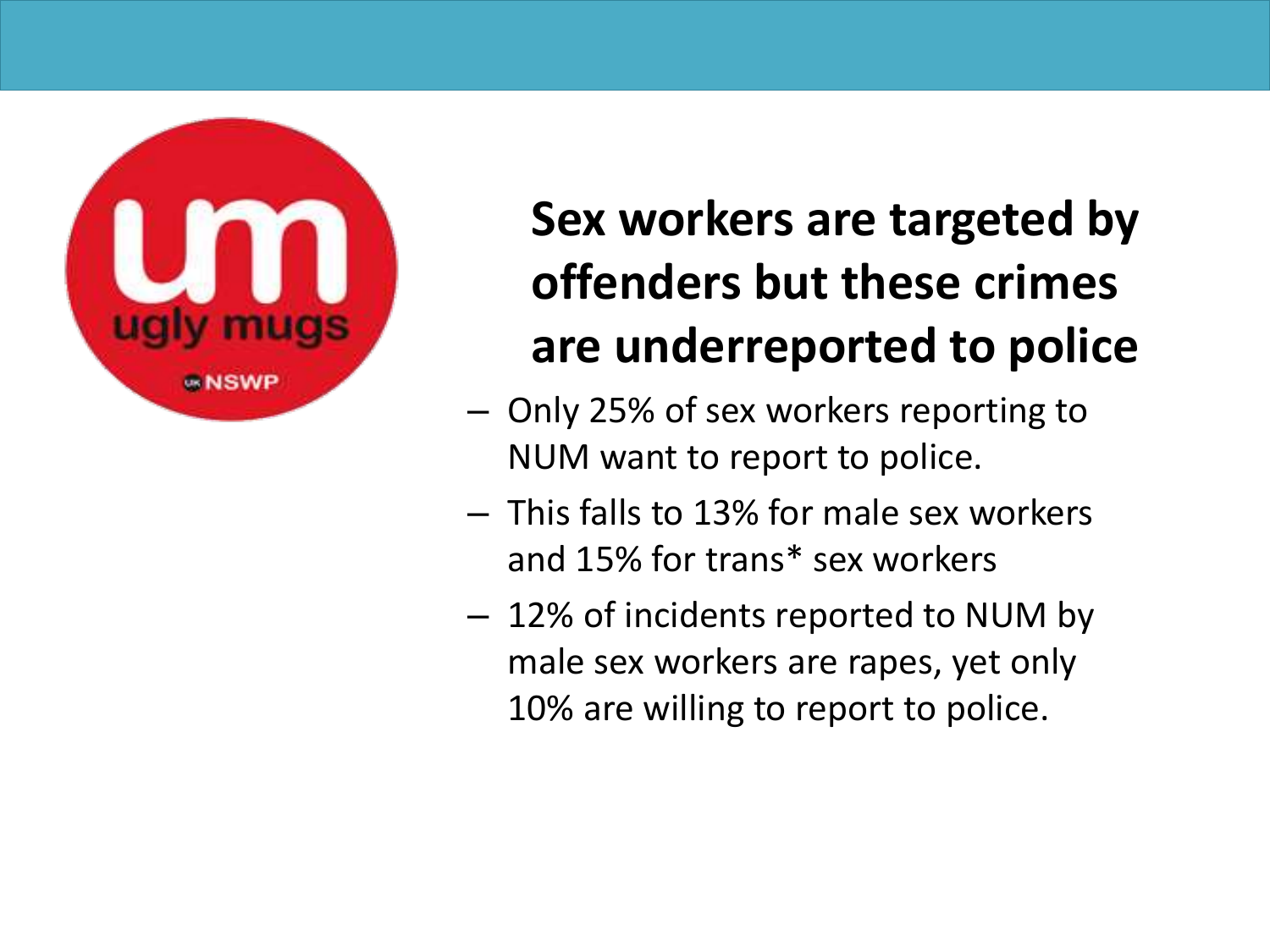# *"I know you won't report this because what you are doing is illegal"*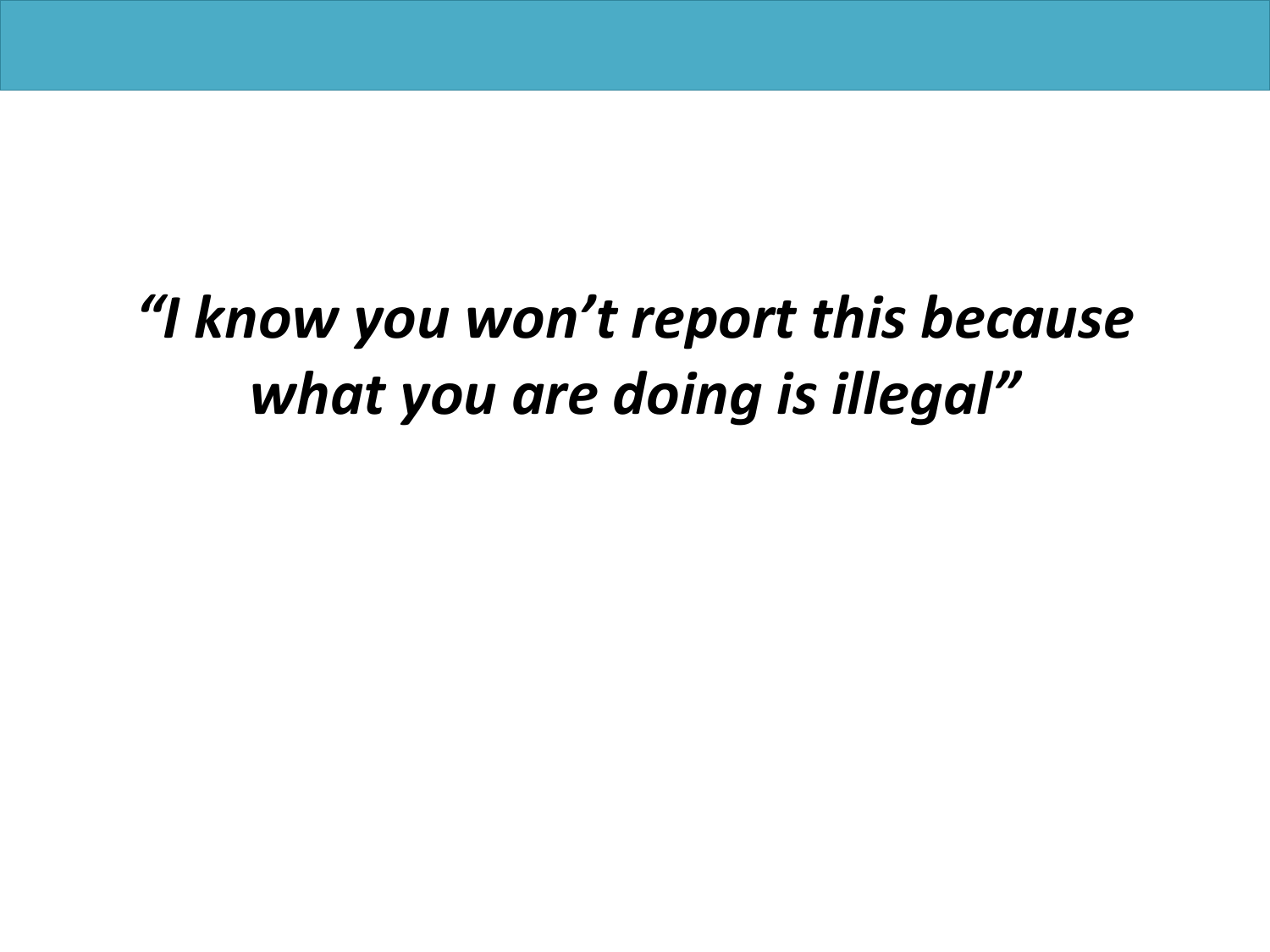# **Example**

- In 2009/10 Sexual violence against sex workers accounted for just 0.5% (n=59) of all sexual offences reported to the Metropolitan Police.
- Twelve of these reported offences, or 20%, occurred in Hackney, Tower Hamlets and Newham.
- Anecdotal evidence from Open Doors clinics revealed significantly higher figures.
- Very few sex workers attending the Haven Whitechapel following sexual assault.
- Minimal case management and ongoing support in place for sex workers accessing the Havens.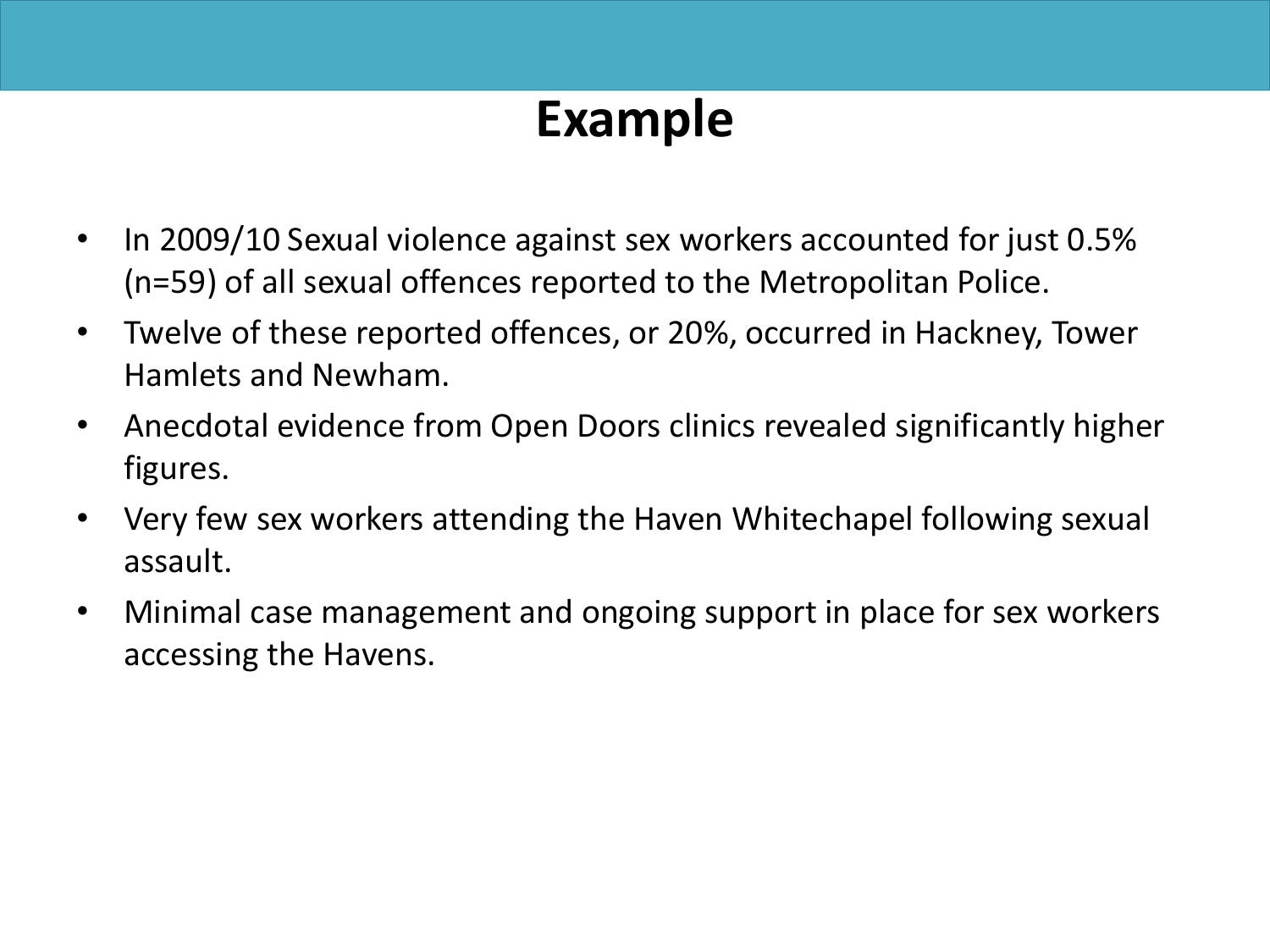#### **Why street sex workers won't report**

- $\Box$  Antipathy toward police the law criminalises street sex work activity
- $\Box$  Fear of outstanding criminal charges taking precedence over assault against them.
- $\Box$  Fear of being disbelieved.
- $\Box$  Fear of criticism of their lives as sex workers particularly if drug users
- $\Box$  Fear of withdrawal from drugs if suffering from addiction massive disincentive to undertaking reporting and forensics.
- $\Box$  Experience of trying to report and being told 'occupational hazard'.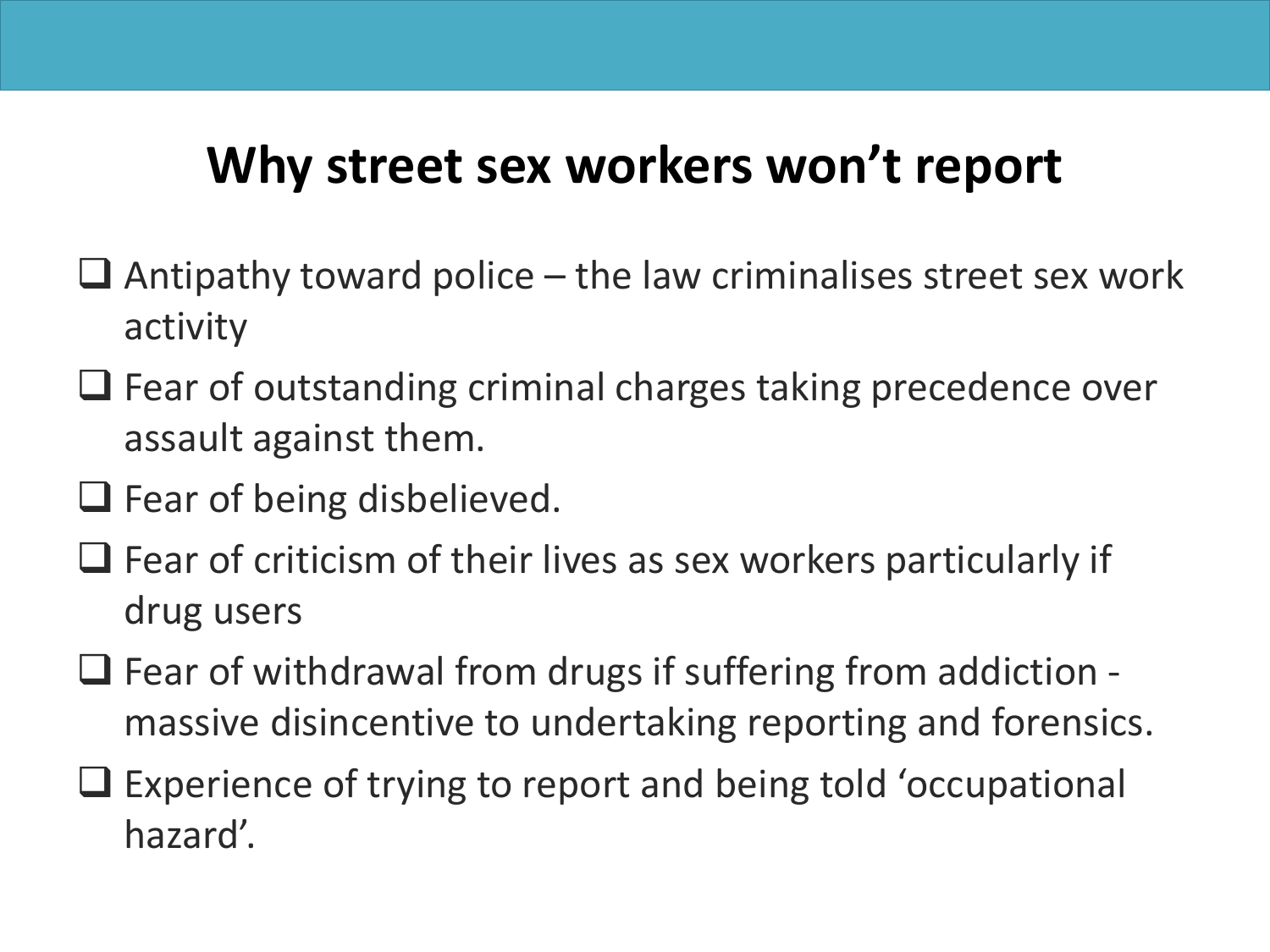## **Why off street sex workers won't report**

- $\Box$  Distrust of the police often borne from country of origin experiences
- $\Box$  Lack of English is a major barrier to reporting sexual violence and other offences against off street sex workers.
- $\Box$  Knowledge about services that can support them comes with time, via word of mouth, improved command of English and contact made through outreach services.
- $\Box$  Fear of deportation
- $\Box$  Fear of police uniforms alerting neighbors to the flat
- $\Box$  Have not heard of the Havens
- $\Box$  Antipathy toward police the law criminalises off street activity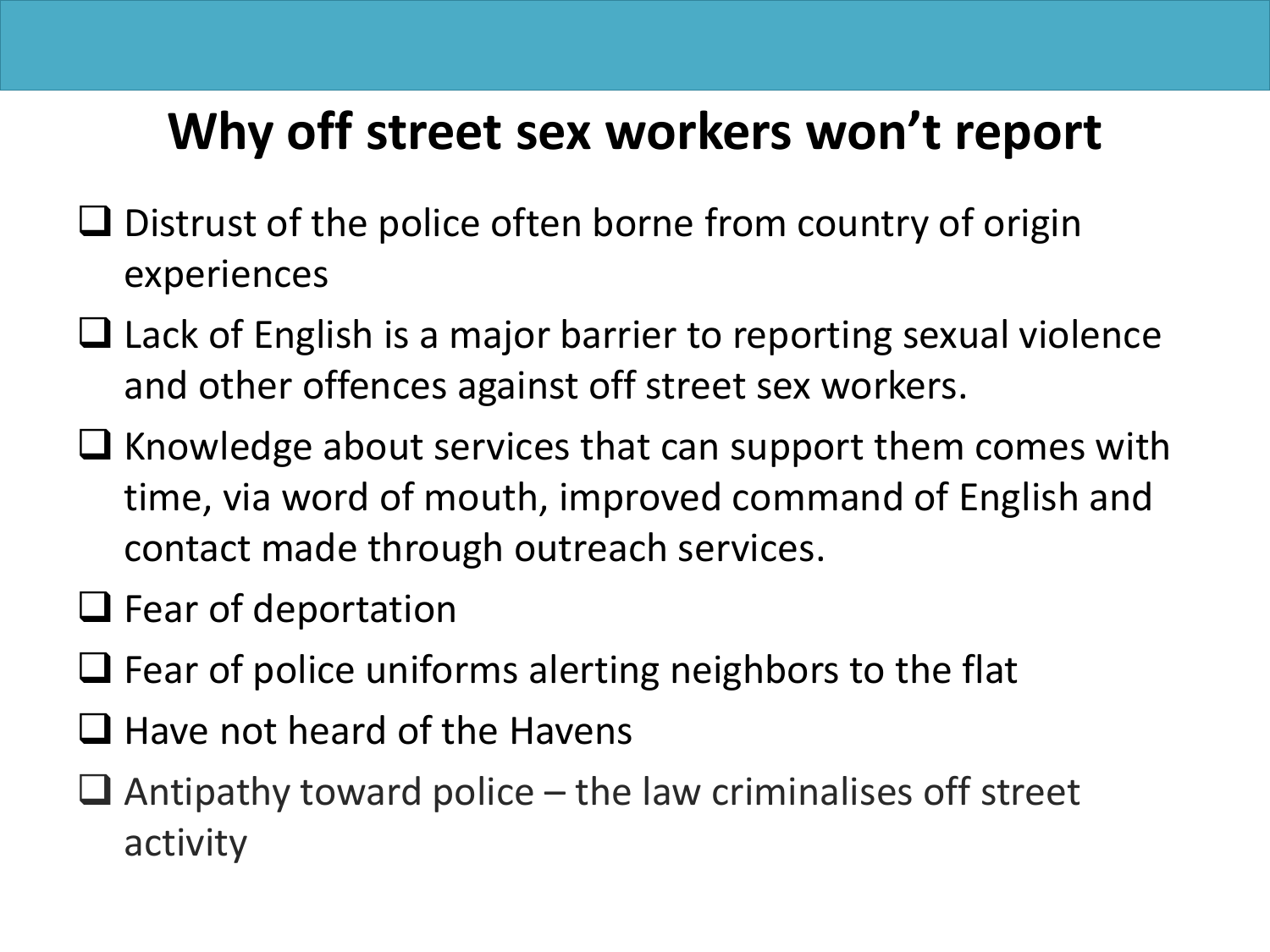# **Because the rapist tells them..**

#### *"I know you won't report this, because what you are doing is illegal"*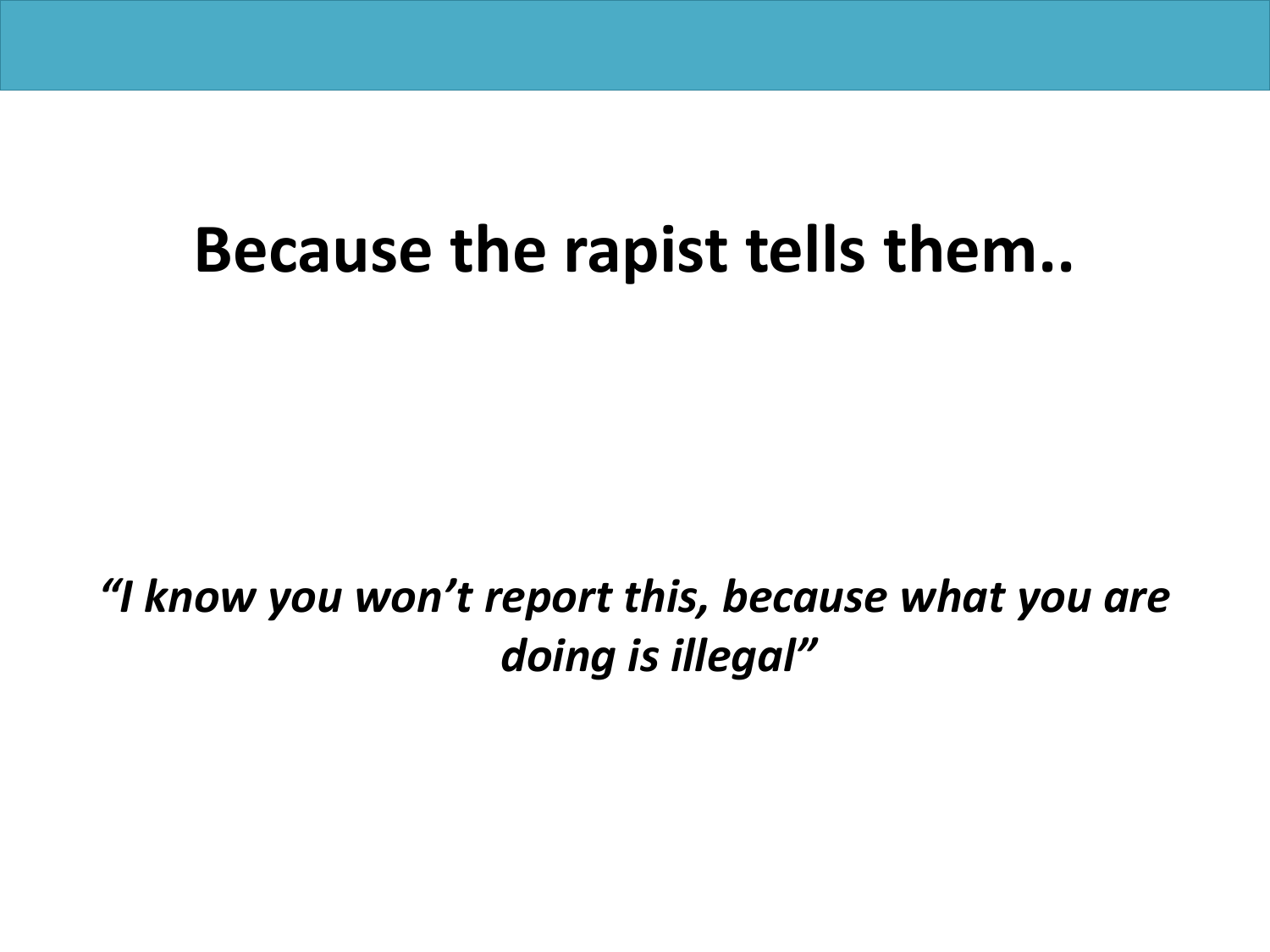# **And because the police tell them….**

#### *'We know what you're doing here. Don't call the police again if you're still running this place as a brothel'*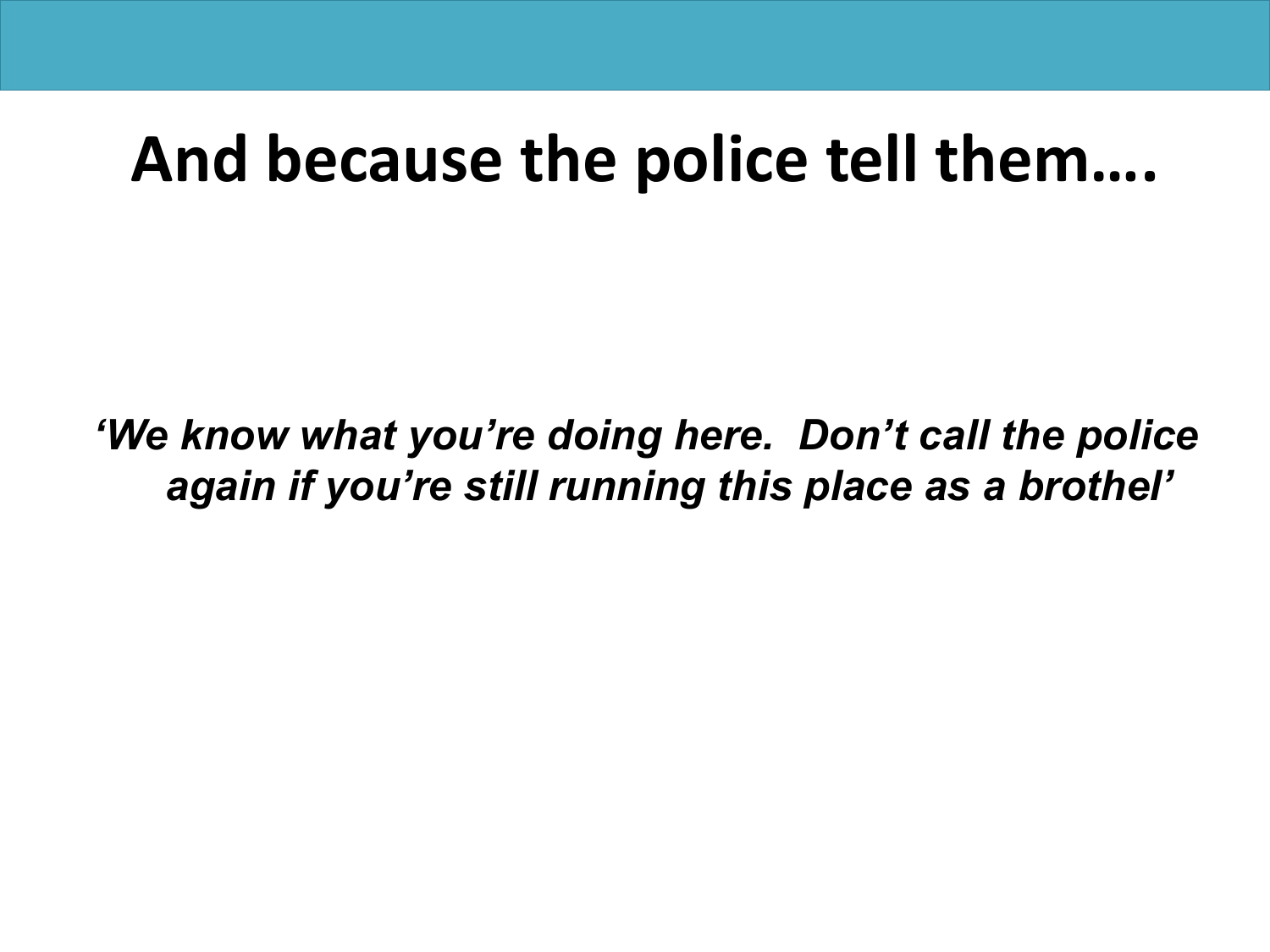#### **2010 Policing and Crime Act**

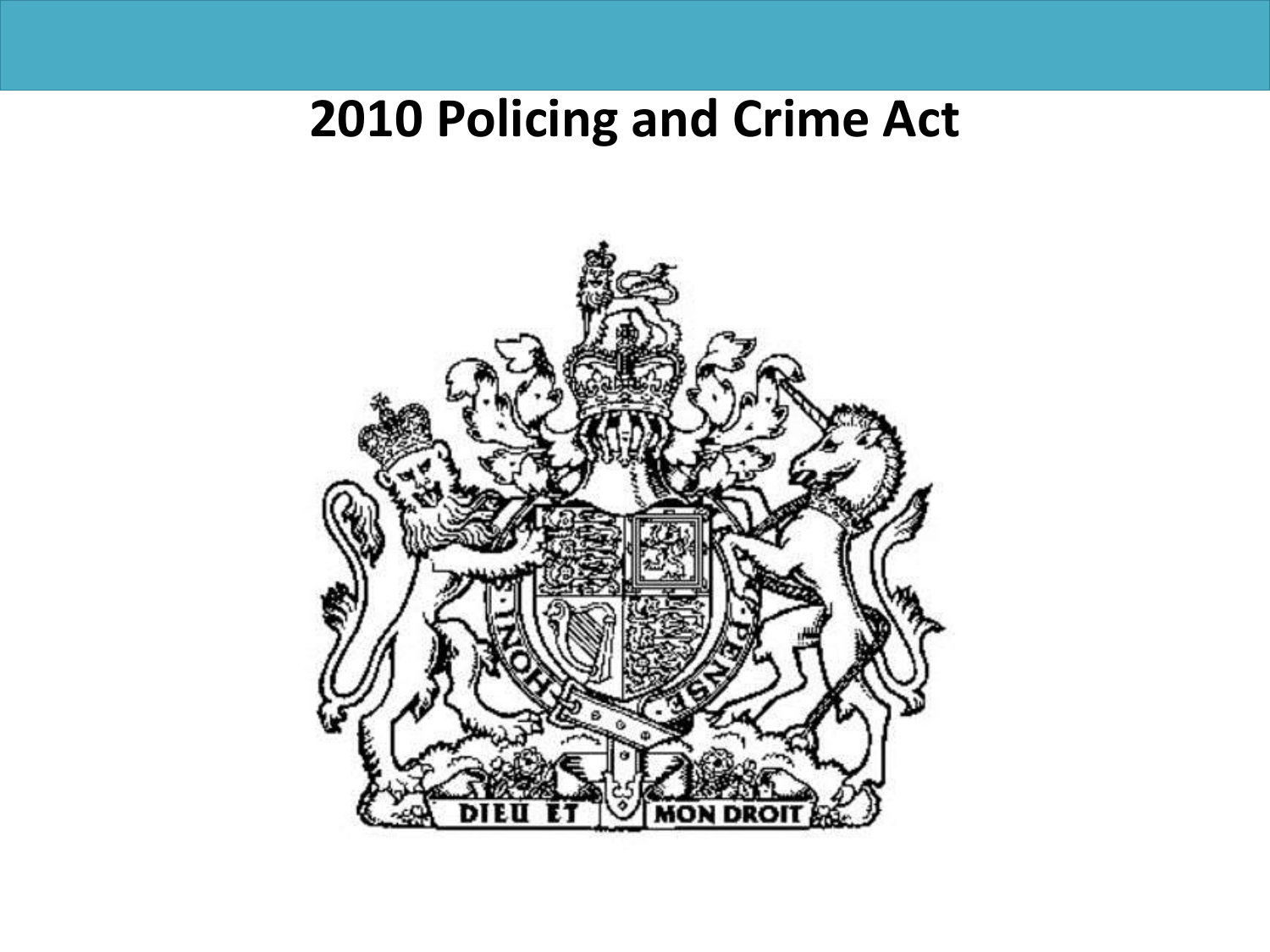#### **sex workers don't go away…….**

**They simply;**

- **take more risks**
- **face more danger**
- **are less likely to access help and support**
- **distrust the police even more**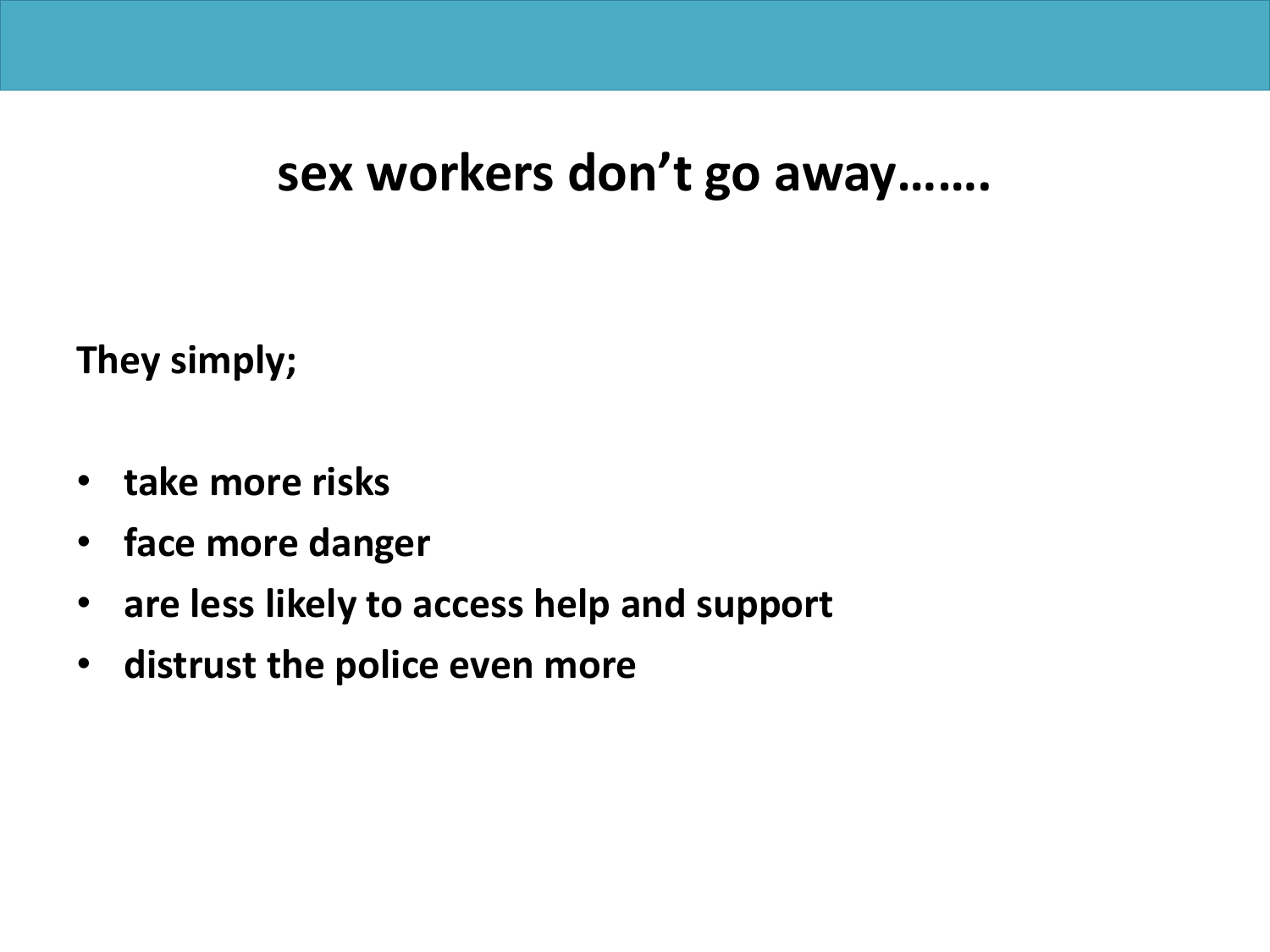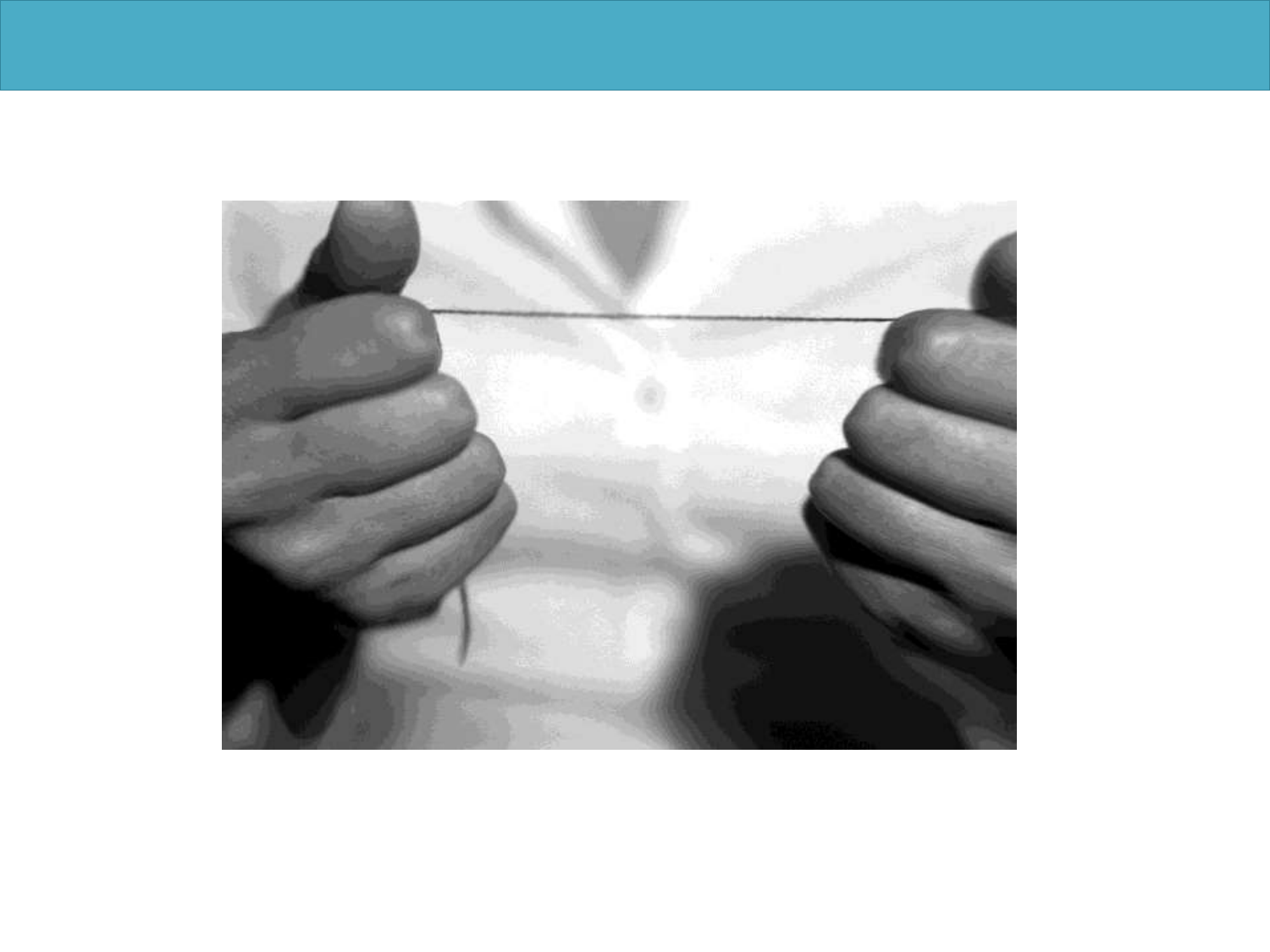# **Gaining a national voice but not improving the health of sex workers**

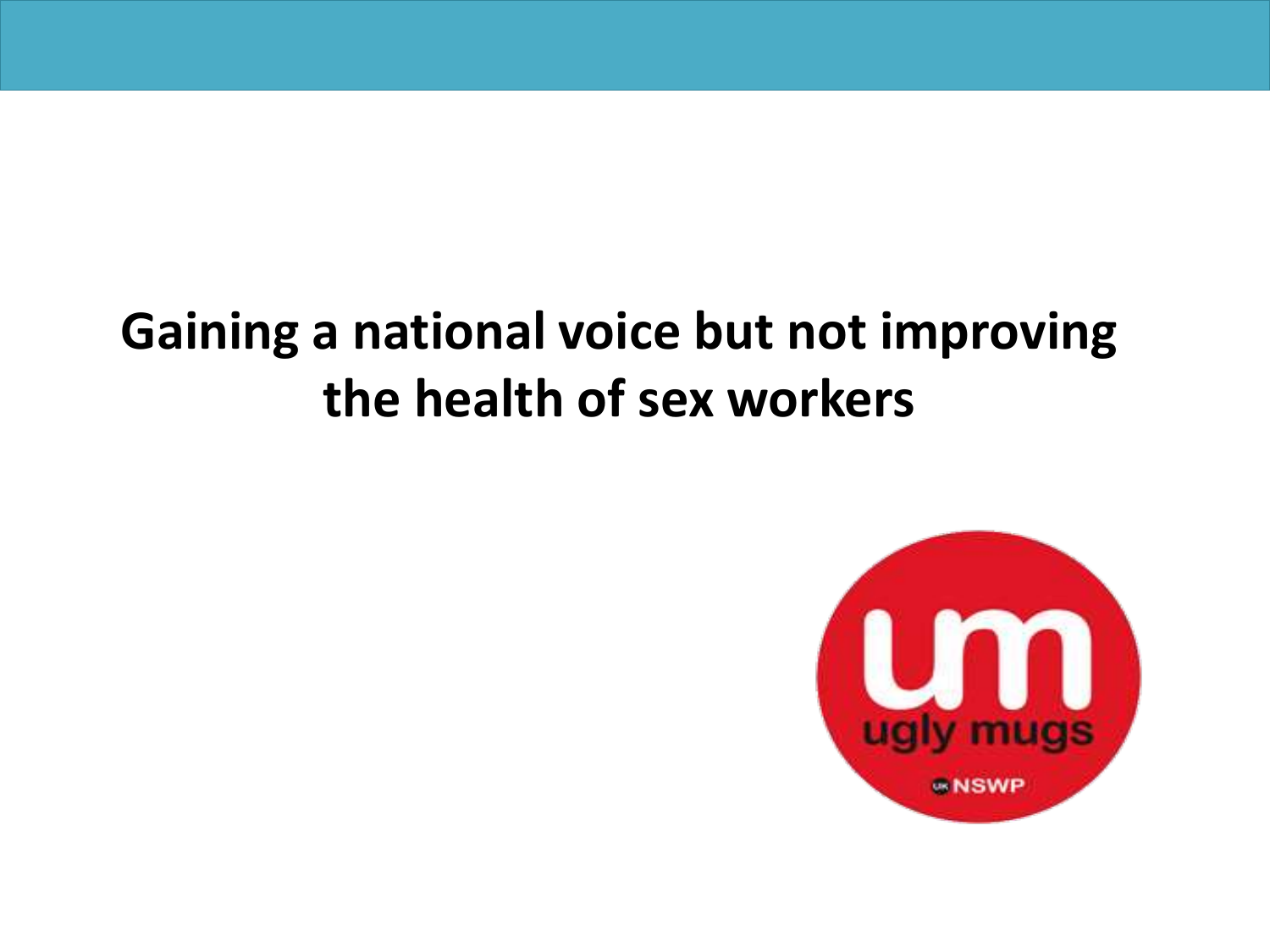

- Policing is becoming increasingly localised
	- 43 autonomous forces in England and Wales + one is Scotland
	- Approaches vary considerably
		- Merseyside Model
		- Managed area (both official and unofficial)
		- Welfarism (Scotland)
		- 'Anti-trafficking' raids
		- Civil Enforcement (Hull and Hackney)
- National Guidelines exist but are not always adhered to.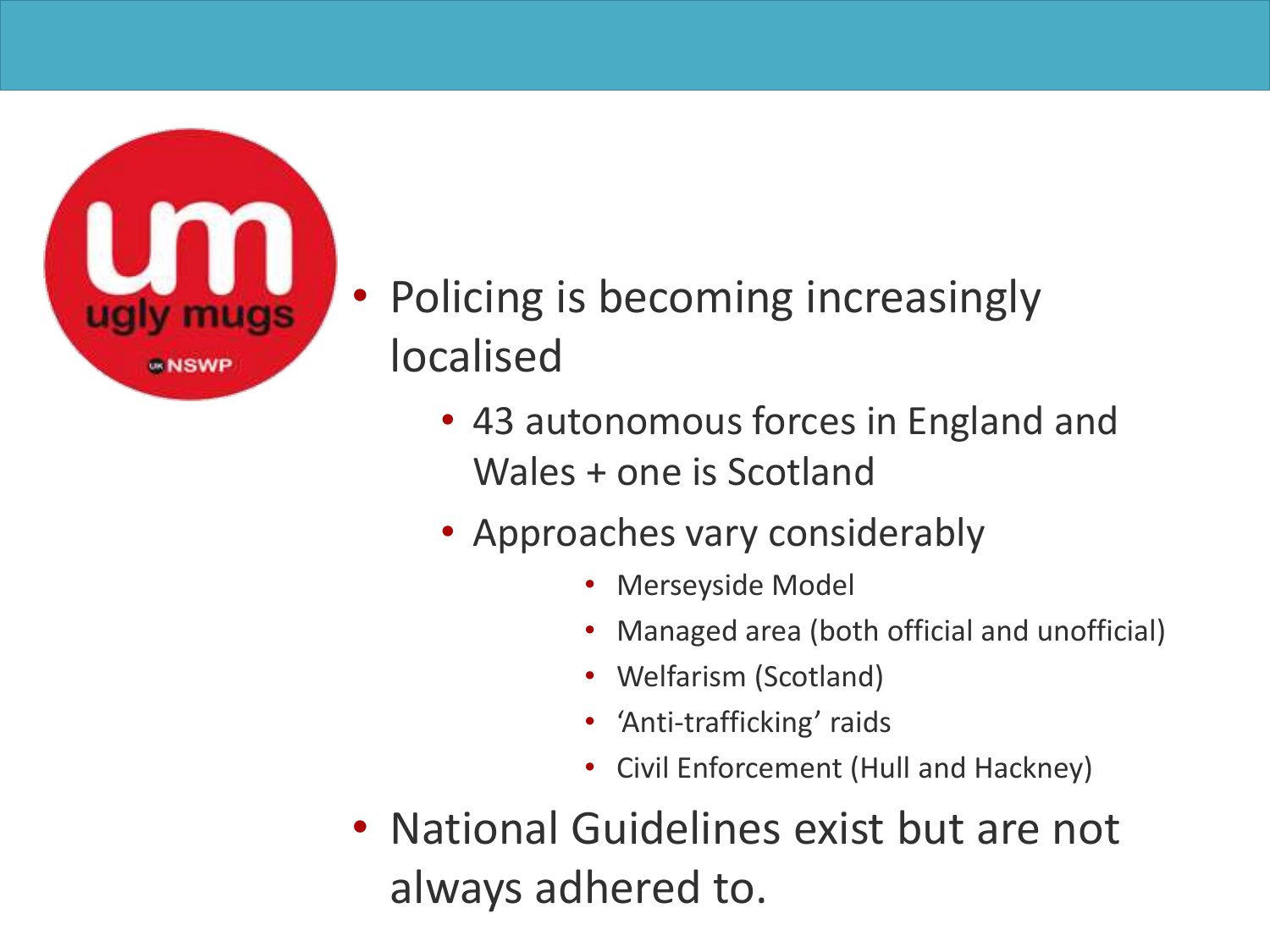

- Legislative change majority of sex workers and frontline support services support decriminalisation.
- Police leadership.
- Advocacy supported by effective, evidence-based guidelines.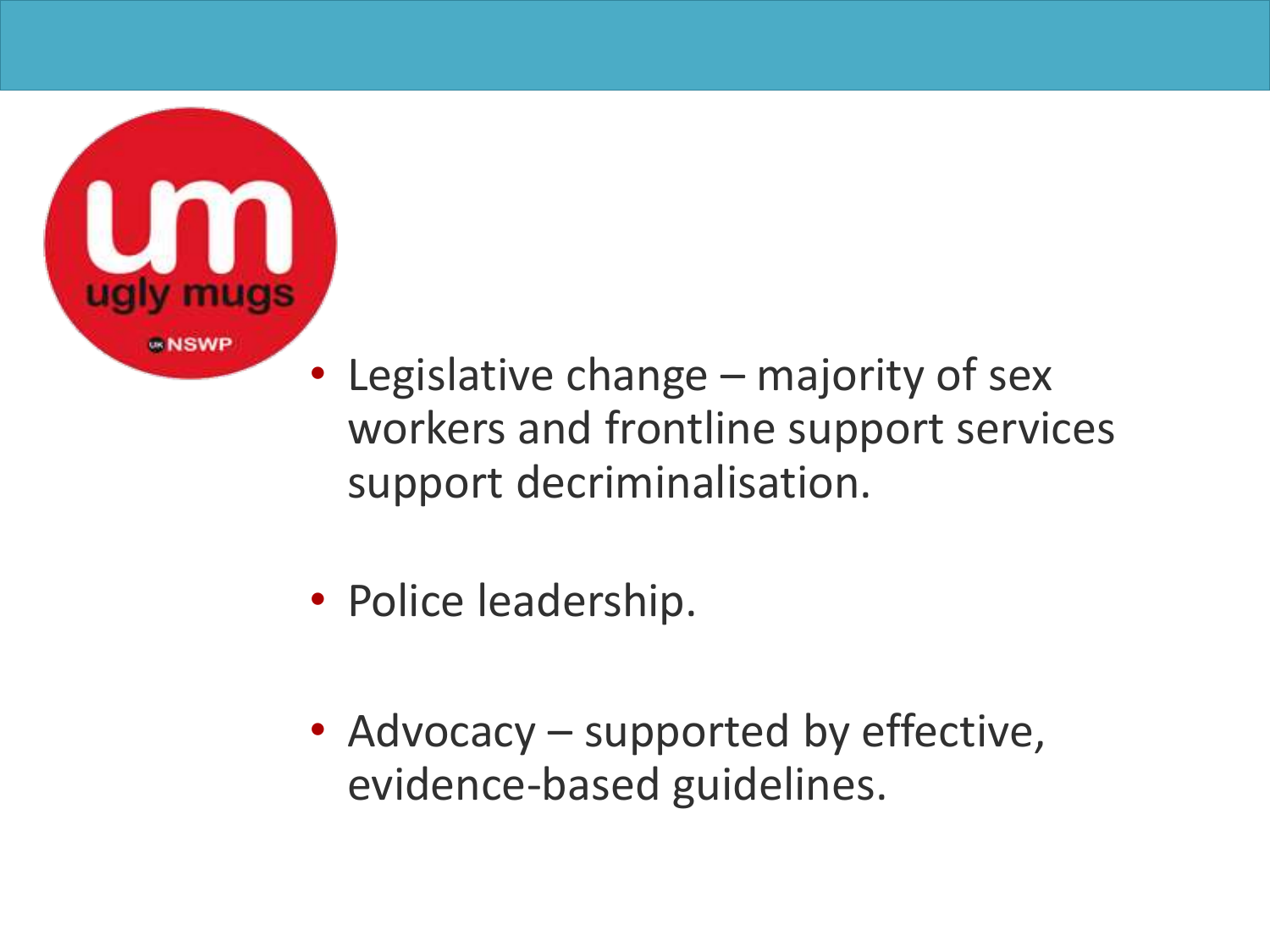#### And where is Public Health in all of this?????